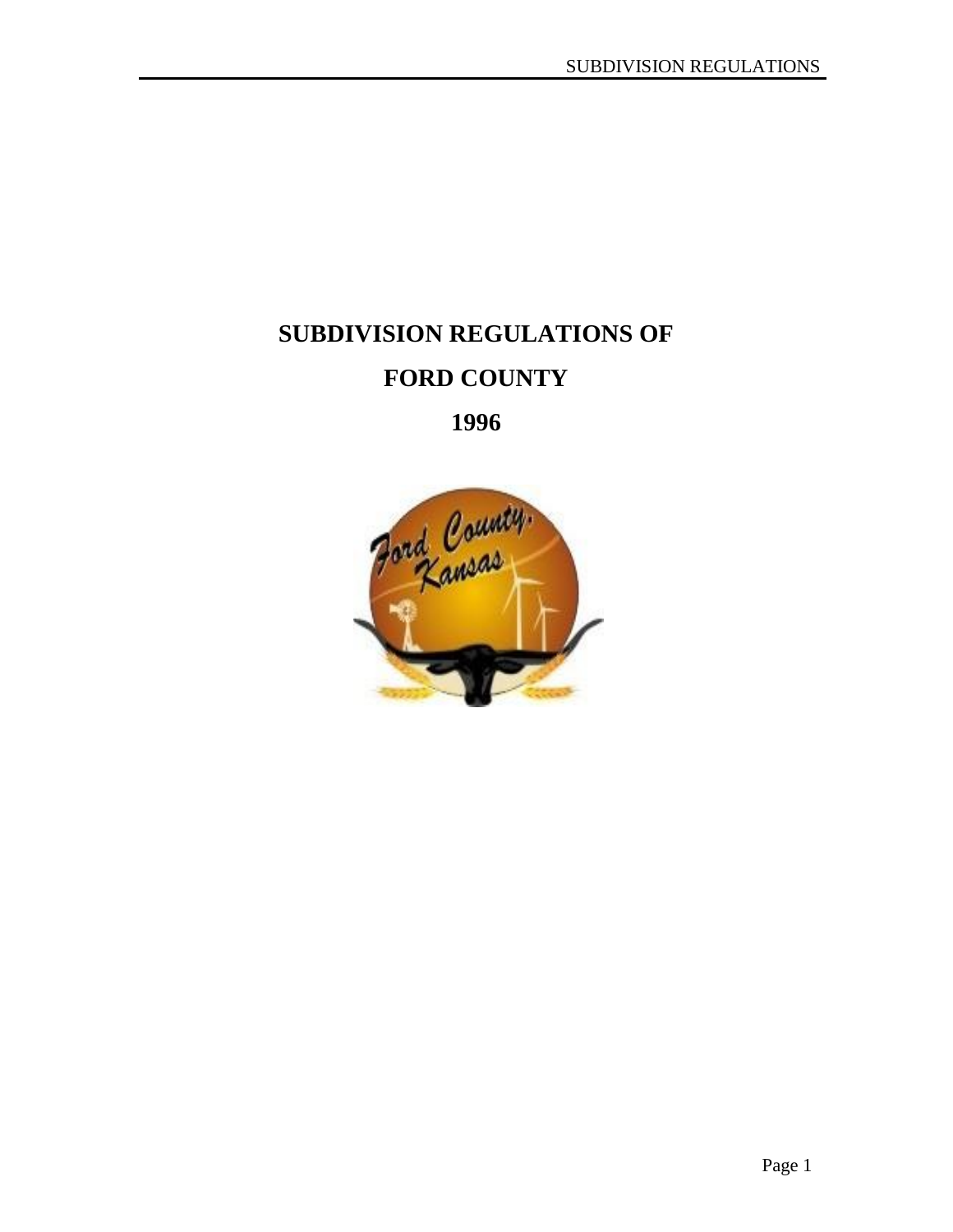# **SUBDIVISION REGULATIONS OF**

# **FORD COUNTY**

### **SUBDIVISION COMMITTEE**

Gregory B. Starks, Chair

Lowell A. Brakey, Vice-Chair

Patty Owens Mike Bosley

Bart Boyd Sue Martinez

Mary Nau

### **BOARD OF COUNTY COMMISSIONERS**

Bernard A. Leonard, Chair Don Wiles, C. E. Molitor

# **BOARD OF CITY COMMISSIONERS**

Gerald Schmidt, Mayor

Carla Schiffner Dale Coleman

Bob Carlson Jim Lembright

### **CITY MANAGER**

John Deardoff

### **PLANNING DEPARTMENT STAFF**

Michael Gurnee, City Planner

Dennis Veatch-Secretary to the Planning Commission

### **PUBLIC WORKS DEPARTMENT**

Chris Carrier. P. E., Public Works Director Adopted on the 16th day of December 1996. Revised on the \_\_\_th day of \_\_\_\_\_\_ 2001.

**Table of Contents**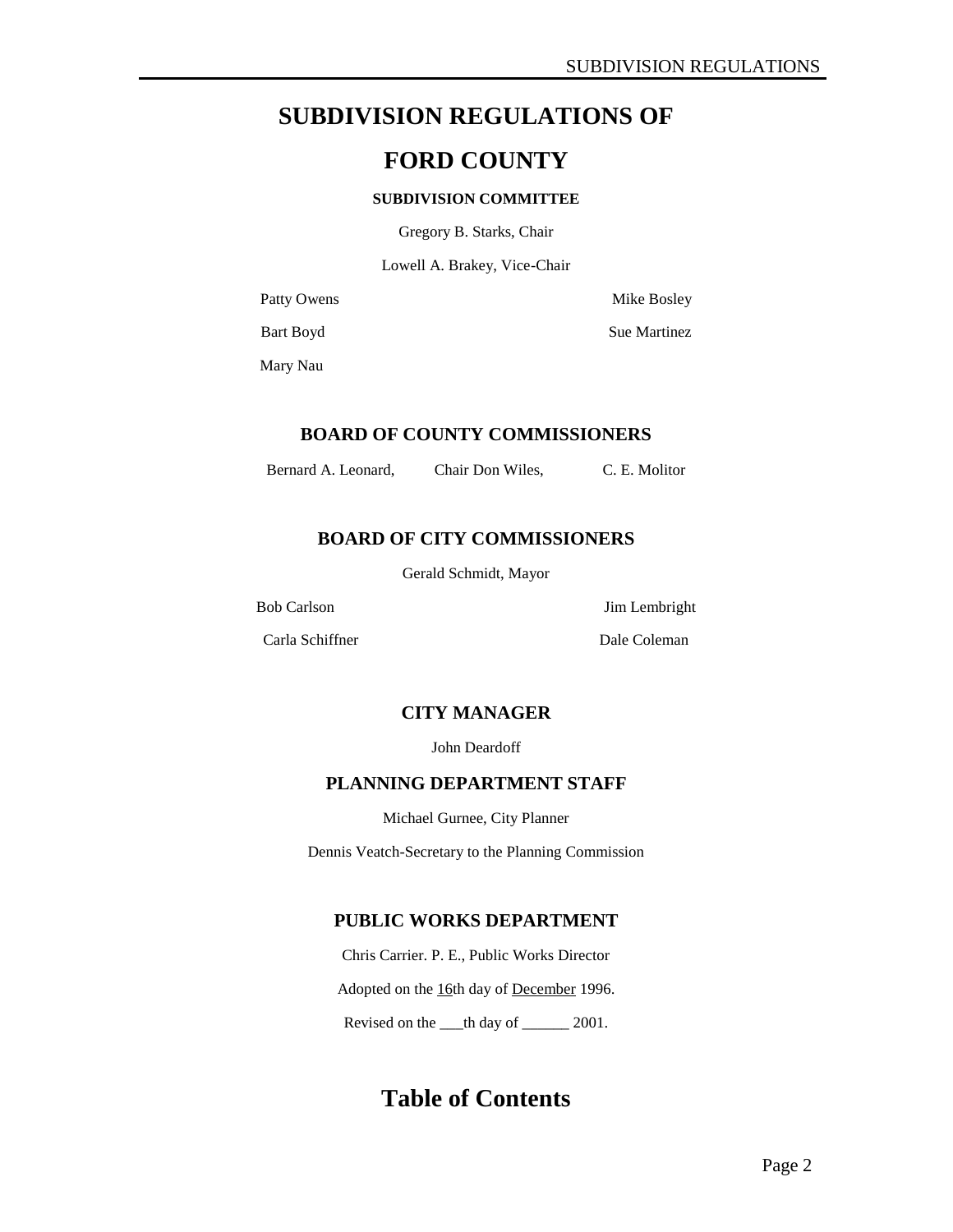|--|--|

# **ARTICLE 1............ GENERAL PROVISIONS........................................ 5**

**1-101 TITLE 1-102 JURISDICTION 1-103 PURPOSE AND INTENT 1-104 APPLICABILITY 1-105 EXEMPTIONS** 

### **ARTICLE 2 ........... ADMINISTRATION**

**2-101 DIVISION OF RESPONSIBILITY 2-102 DUTIES OF THE PLANNING DEPARTMENT 2-103 DUTIES OF THE PLANNING COMMISSION 2-104 DUTIES OF THE GOVERNING BODIES 2-105 SUBDIVISION COMMITTEE OF THE PLANNING COMMISSION 2-106 DEVELOPMENT SERVICES COMMITTEE** 

### **ARTICLE 3 ........... SUBMISSION OF PLATS**

**3-101 PRE-DEVELOPMENT CONFERENCE 3-102 APPLICATION 3-103 PRELIMINARY PLATS 3-104 APPROVAL OR DISAPPROVAL OF THE PRELIMINARY PLAT 3-105 FINAL PLAT** 

### **ARTICLE 4 ............ IMPROVEMENTS & DESIGN STANDARDS**

**4-101 RESIDENTIAL DEVELOPMENT DESIGN 4-102. COMMERCIAL AND INDUSTRIAL DEVELOPMENT DESIGN 4-103 CIRCULATION SYSTEM DESIGN 4-104 REQUIRED IMPROVEMENTS 4-105 EXCEPTIONS FOR EXISTING IMPROVEMENTS** 

### **ARTICLE 5 ........... IMPROVEMENT PROCEDURES**

**5-101 RESPONSIBILITY OF THE SUBDIVIDER** 

### **ARTICLE 6 .......... VARIANCES AND EXCEPTIONS**

**6-101 AUTHORIZATION** 

**ARTICLE 7......... LOT SPLITS….**

**7-101 CONDITIONS FOR APPROVAL 7-102 AGRICULTURAL LOT SPLITS 7-103 INDUSTRIAL LOT SPLITS** 

# **ARTICLE 8 ...….. DEFINITIONS**

**8-101 INTRODUCTION 8-102 DEFINITIONS**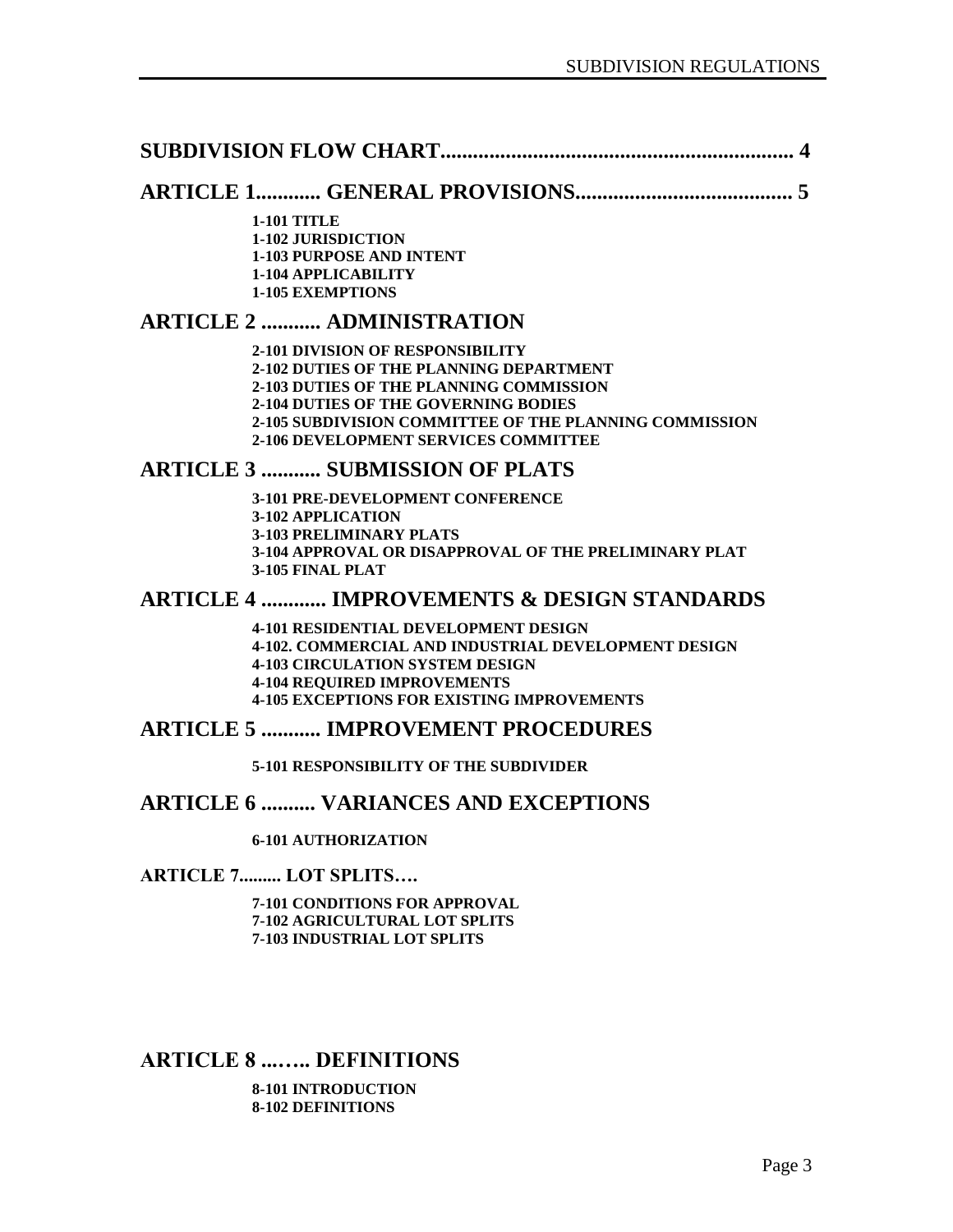# **ARTICLE 9 ......... AMENDMENTS AND VALIDITY**

**9-101 AMENDMENTS 9-102 VALIDITY** 

**ARTICLE 10 ....... PENALTY**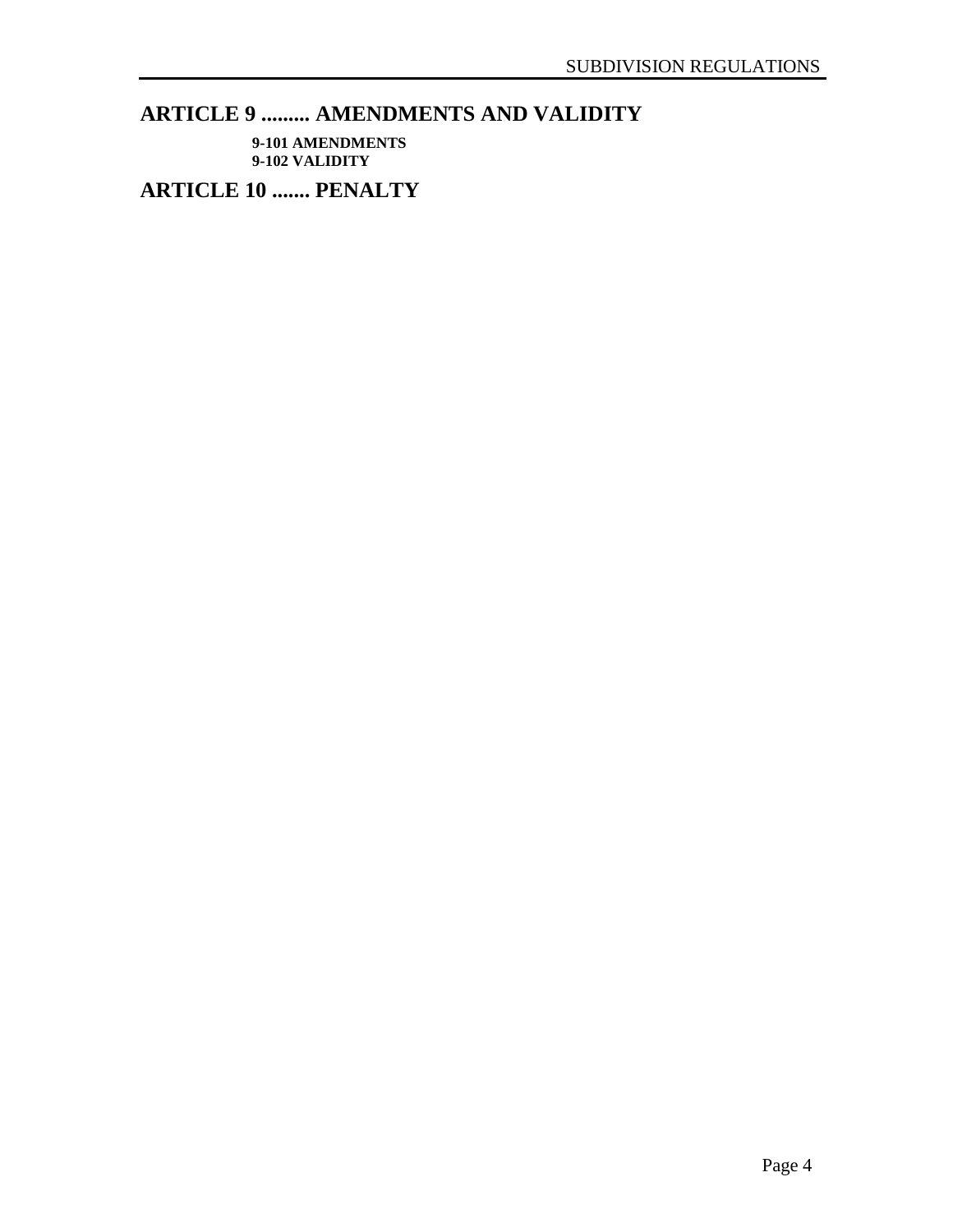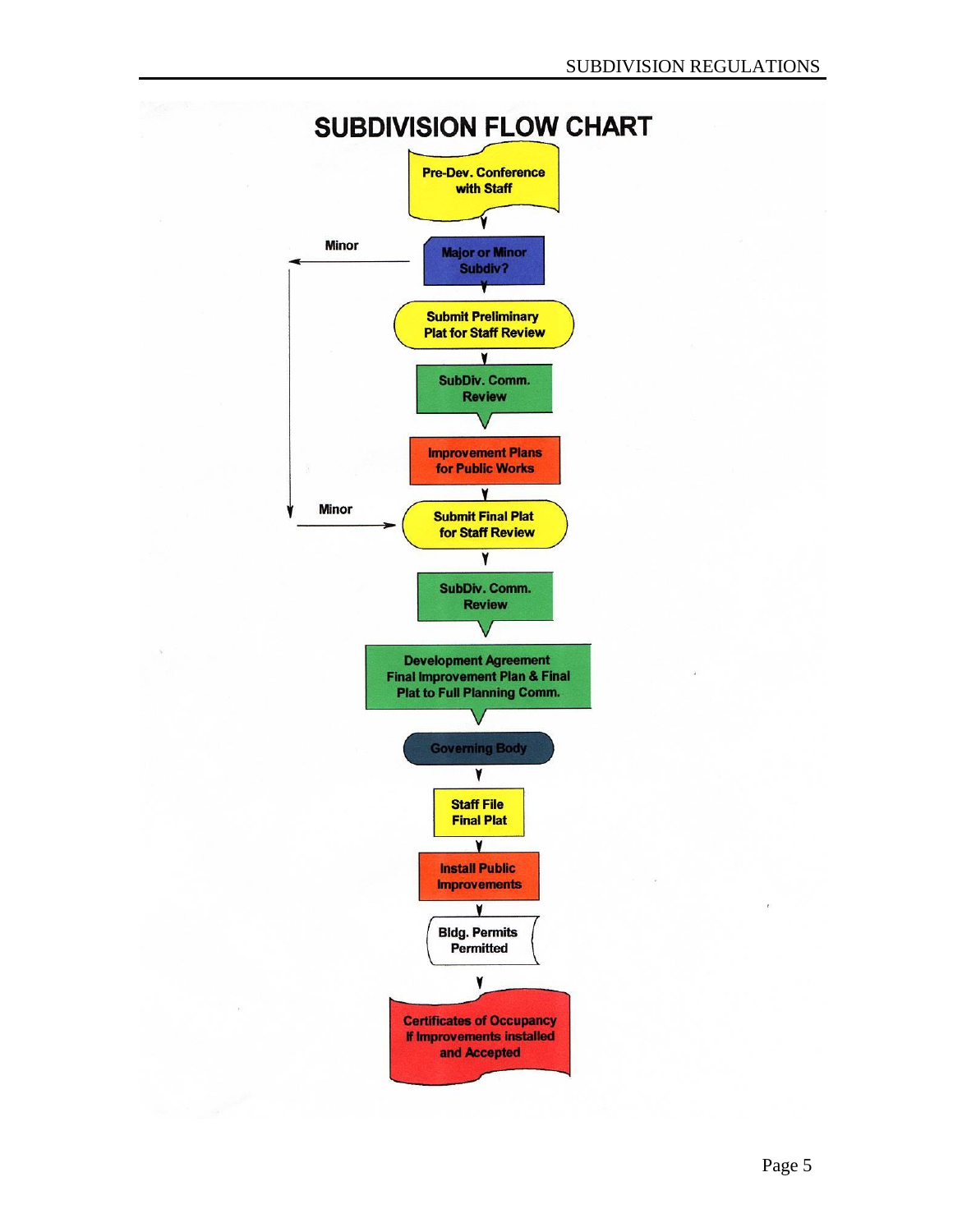# **SUBDIVISION REGULATIONS**

RESOLUTION NO. \_\_\_\_\_\_\_\_\_

# **ARTICLE ONE GENERAL PROVISIONS**

**1-101 TITLE:** These regulations shall be known and may be referred to as the Subdivision Regulations of Ford County, Kansas. Its short title shall be "Subdivision Regulations."

**1-102 JURISDICTION:** These regulations shall apply to all land located within Ford County as approved by the Governing Body.

**1-103 PURPOSE AND INTENT:** The purpose and intent of these regulations is to provide for the harmonious development of the community and the surrounding area to provide for the proper location and width of streets, building lines, open spaces, safety and recreation facilities, utilities, drainage, and for the avoidance of congestion of population through requirements of minimum lot width, depth and area and the compatibility of design; to require and fix the extent to which streets shall be graded and improved, and water, sewer, drainage, and other utility mains and piping or connections or other physical improvements shall be installed; and to provide for and secure the actual construction of such physical improvements.

**1-104 APPLICABILITY:** The owner or owners of any land located within the jurisdiction of these regulations subdividing said land into two or more lots and blocks or tracts or parcels, for the purpose of laying out any subdivision, suburban lots, building lots, tracts or parcels or any owner of land establishing any street, alley, park or other property intended for public use or for the use of purchasers or owners of lots, tracts or parcels of land fronting thereon or adjacent thereto, shall cause a plat to be made in accordance with these regulations, unless exempted under Section 1-105.

**1-105 EXEMPTIONS:** These regulations shall not apply in the following instances:

(a) The division or further division of land into tracts of 40 acres or more when subdivided only for agriculture purposes, and that does not involve or result in the creation of any new streets, easements of access, or other dedication.

(b) A change in the boundary between adjoining lands which does not create an additional lot.

(c) Land used for street or rights-of-way, a drainage easement or other public utilities subject to local, state, or federal regulations, where no new street or easement of access is involved.

(d) A correction of a description in a prior conveyance provided that such a conveyance should clearly identify the prior conveyance that is the subject of correction and the error contained in such prior conveyance.

(e) Cemetery plats.

# **ARTICLE TWO ADMINISTRATION**

**2-101 DIVISION OF RESPONSIBILITY:** The administration of these regulations is vested with the following governmental branches, agencies or departments of Ford County and the City thereof.

(a) Planning, Zoning, and Environmental Health Department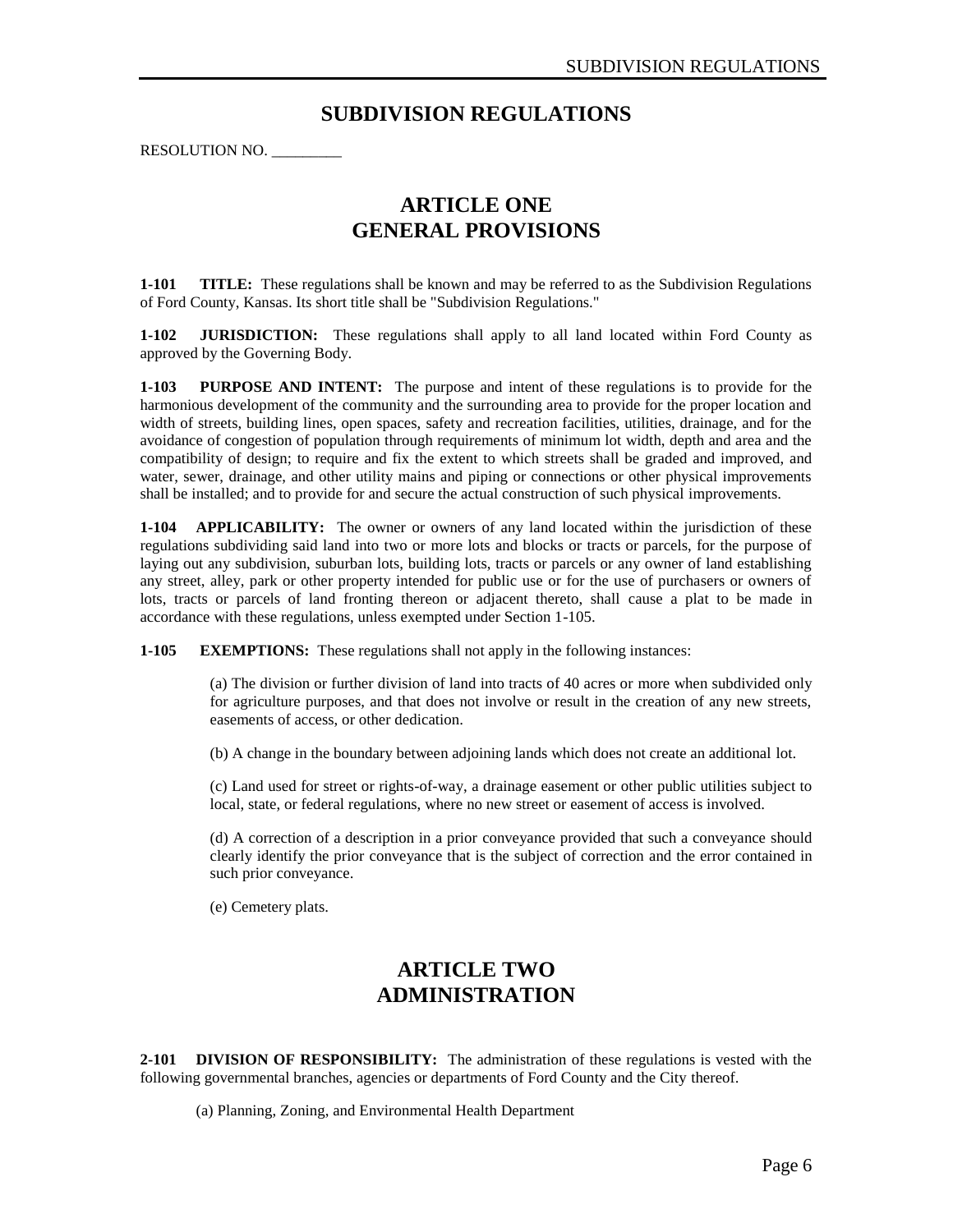(b) Ford County Zoning Board

(c) City Commission

(d) Ford County Board of County Commissioners

### **2-102 DUTIES OF THE PLANNING DEPARTMENT:**

(a) Maintain permanent and current records with respect to these regulations, including amendments;

(b) Receive and process all preliminary plats and final plats together with the applications pertaining thereto;

(c) Forward copies of preliminary and final plats to other governmental agencies and departments, and to the Development Services Committee for information and recommendations;

(d) Review all preliminary plats and final plats to determine whether such plats comply with these regulations and the conditions established;

(f) Forward preliminary and final plats to the Subdivision Committee of the Zoning Board, together with staff recommendations; report to appropriate Governing Body on preliminary plat approval by Subdivision Committee;

(g) Forward final plats to the Zoning Board, together with the recommendations of the Subdivision Committee;

(h) Record final plats after all required approvals have been obtained. Subdivides of plats shall be responsible for payment of all recording fees (fee schedule available from Ford County Register of Deeds Office);

(i) Notify township trustees of suburban plats within their respective townships when the dedication of street rights-of-way are proposed; and

(j) Make other determinations and decisions as may be required of the department by these regulations or by the Zoning Board, the Board of County Commissioners, or the City Commission therein.

#### **2-103 DUTIES OF THE ZONING BOARD:**

(a) Review and approve or disapprove final plats;

(b) Forward the final plat to the appropriate governing body for consideration and acceptance of dedications of streets, alleys and other public ways when the property being platted is within the limits of a city;

(c) Forward the final plat to the Board of County Commissioners for consideration and acceptance of dedications of streets, alleys and other public ways when the property being platted is outside the limits of a city;

(d) Designate a Subdivision Committee composed of three of its members to perform the duties outlined in Section 2-105 of these regulations; and

(e) Establish an Development Services Committee consisting of representatives from public and private agencies to perform the duties outlined in Section 2-106 of these regulations; and

(f) Make other determinations and decisions as may be required of the Zoning Board, from time to time by these regulations, or the applicable sections of the Kansas Statutes Annotated.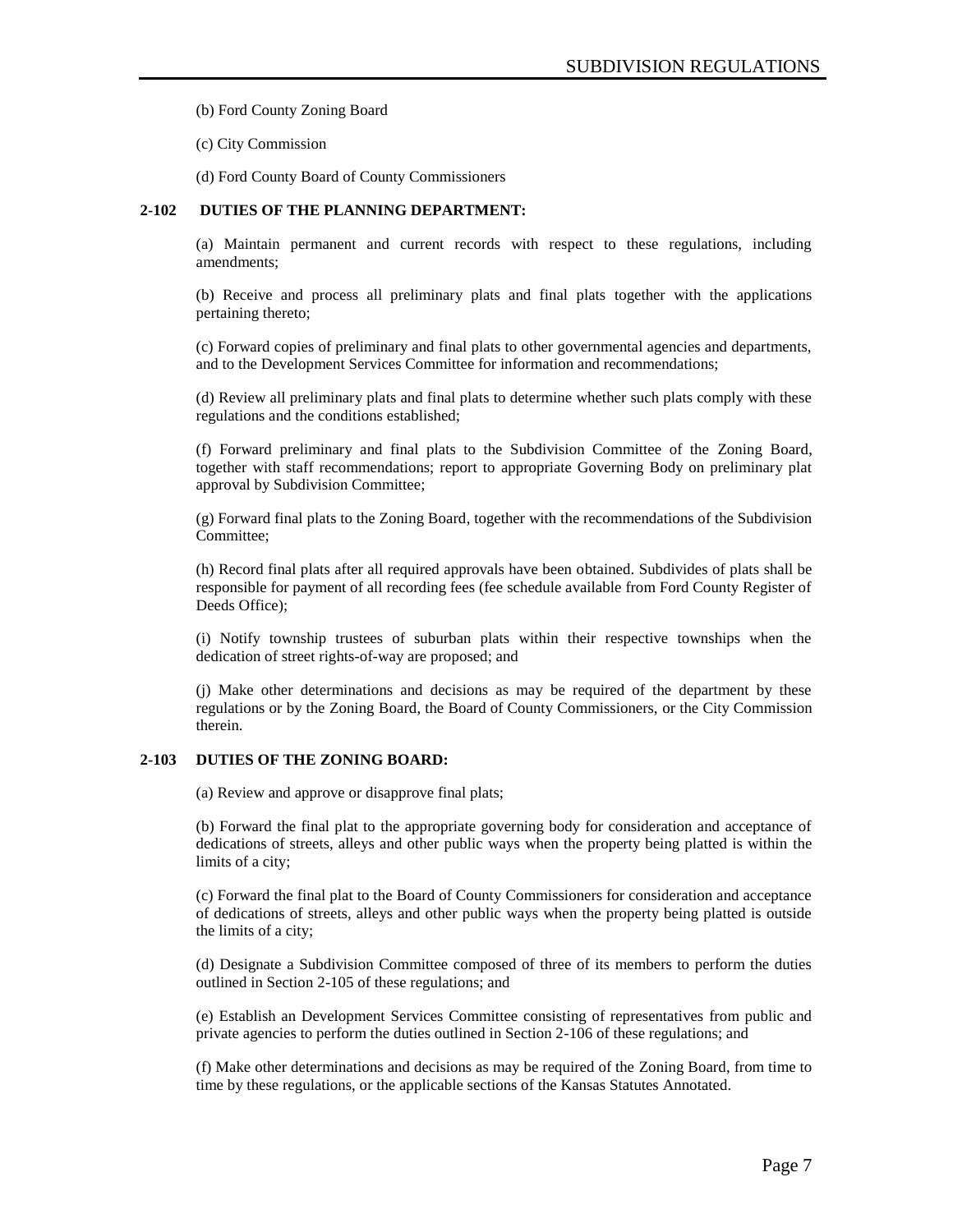#### **2-104 DUTIES OF THE GOVERNING BODIES:**

(a) The duties of the governing bodies shall be to approve the final plat by accepting the dedication of streets, alleys and other public ways, refer back to the Zoning Board, or to disapprove the final plat.

(b) Accept, reject or negotiate development agreements with subdivides for installation of improvements required by these regulations.

**2-105 SUBDIVISION COMMITTEE OF THE ZONING BOARD:** The Zoning Board shall, by resolution or rule, designate a Subdivision Committee composed of three of its members. The Chairman of the Zoning Board shall, with the concurrence of the Board, appoint a chairman and vice-chairman of the Committee for such time as deemed appropriate.

**(a) DUTIES OF THE SUBDIVISION COMMITTEE:** The Subdivision Committee shall meet to consider subdivision applications, and the sub divider shall have an opportunity to discuss his/her application. The Subdivision Committee shall perform the following duties:

(1) Review and approve, approve conditionally, or disapprove preliminary plats, and authorize the submission of the final plat.

(2) Review and recommend to the Zoning Board approval, conditional approval or disapproval of final plats.

(3) Review and make recommendations to the Zoning Board on Planned Development District.

**2-106 DEVELOPMENT SERVICES COMMITTEE:** The Zoning Board shall establish a Development Services Committee whose duty it shall be to review and make recommendations to the Subdivision Committee on all preliminary and final plats and Planned Development District plans where required. The Development Services Committee may meet with the Subdivision Committee in order to submit its recommendations.

The Development Services Committee shall consist of representatives of those public and private agencies, having a direct interest in public works, public utilities, health and safety and other such persons as the Board may from time to time deem necessary, including, but not limited to, City and/or County Public Works Departments, Fire Department(s), telephone, gas and power companies.

# **ARTICLE THREE SUBMISSION OF PLATS**

**3-101 PRE-DEVELOPMENT CONFERENCE:** Prior to the beginning of the preliminary plat, the subdivide shall contact the Planning Dept. to discuss the availability of public utilities and the Comprehensive Plan recommendations for major streets, land use, parks, schools, public open space and other city and county requirements.

**3-102 APPLICATION:** In order to obtain consideration of a subdivision, the sub divider shall submit an application along with the preliminary plat to the Planning Department on forms provided by the Department. Applications shall be accompanied by an application fee in accordance with existing County or City policy.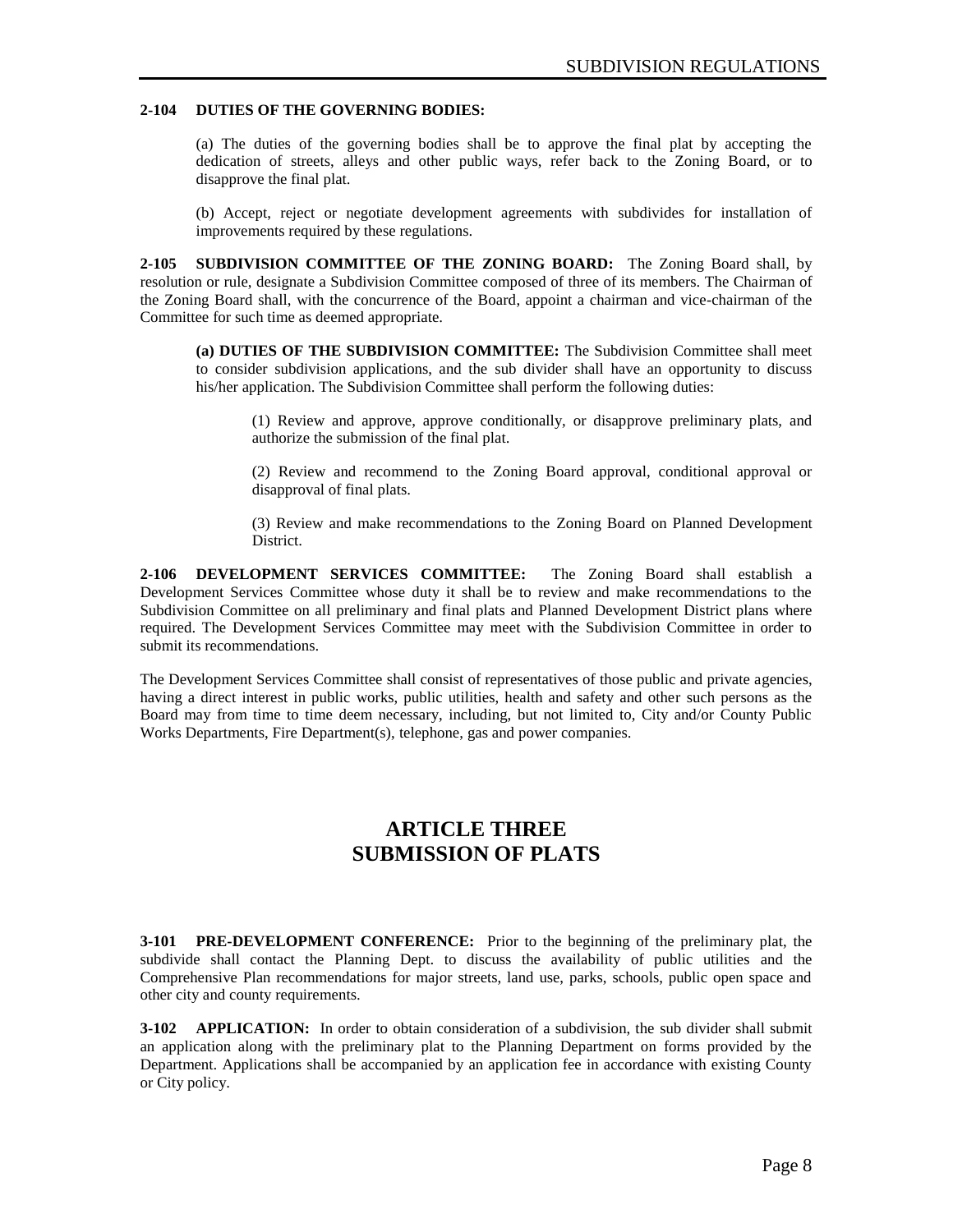**3-103 PRELIMINARY PLATS:** After reaching the preliminary conclusions regarding the requirements for the proposed subdivision, the sub divider may submit a Preliminary Plat together with any supplemental information necessary.

#### (a) **Submission of a Preliminary Plat:**

(1) Number of Copies: The sub divider shall submit twenty (20) copies of the preliminary plat and twenty (20) copies of a vicinity map (if not on the preliminary plat) showing the location of the proposed subdivision **(see attached sample preliminary plat.)** These plans shall be filed with the Secretary of the Zoning Board at least twenty (20) days prior to a Subdivision Committee meeting at which the preliminary plat is to be considered.

(2) All plats shall be prepared by a Licensed Land Surveyor registered in the State of Kansas.

(3) Required contents for preliminary plats:

(A) The proposed name of the subdivision. (The name shall not duplicate or too closely resemble the name or names of any existing subdivision).

(B) The location of the boundary lines of the subdivision and reference to the section or quarter section lines or quarter section corner.

(C) The name, address and telephone number of the sub divider(s), owner(s) with their spouse(s), and surveyor who prepared the plat.

(D) Scale of the plat,  $1" = 100'$  or larger.

(E) Date of preparation and north arrow.

(F) Existing conditions:

a. Location, width and name of proposed & platted streets or other public ways, railroads and utility rights-of-way, parks and other public open spaces and permanent buildings within or adjacent to the proposed subdivision shall be shown on the Preliminary Plat & labeled as existing.

b. All existing storm and sanitary sewers, water mains, gas mains, all other utility lines, either overhead or underground, culverts and any other underground installations within or adjacent to the proposed subdivision with size and necessary features, grades and locations shown.

c. Names of adjacent subdivisions together with arrangement of streets, lots, blocks, and owners of adjacent parcels of unsub divided land shall be shown.

d. Topography (unless specifically waived by the Public Works Dept.) with contour intervals of not more than two feet, referred to Municipality or U.S.G.S. datum shall be shown, except that where the ground is too flat for contours, spot elevations shall be provided.

e. The location of water courses, bridges, wooded areas, lakes, ravines, and such other features as may be pertinent to the subdivision shall be shown.

(G) The general arrangement of lots and their approximate size.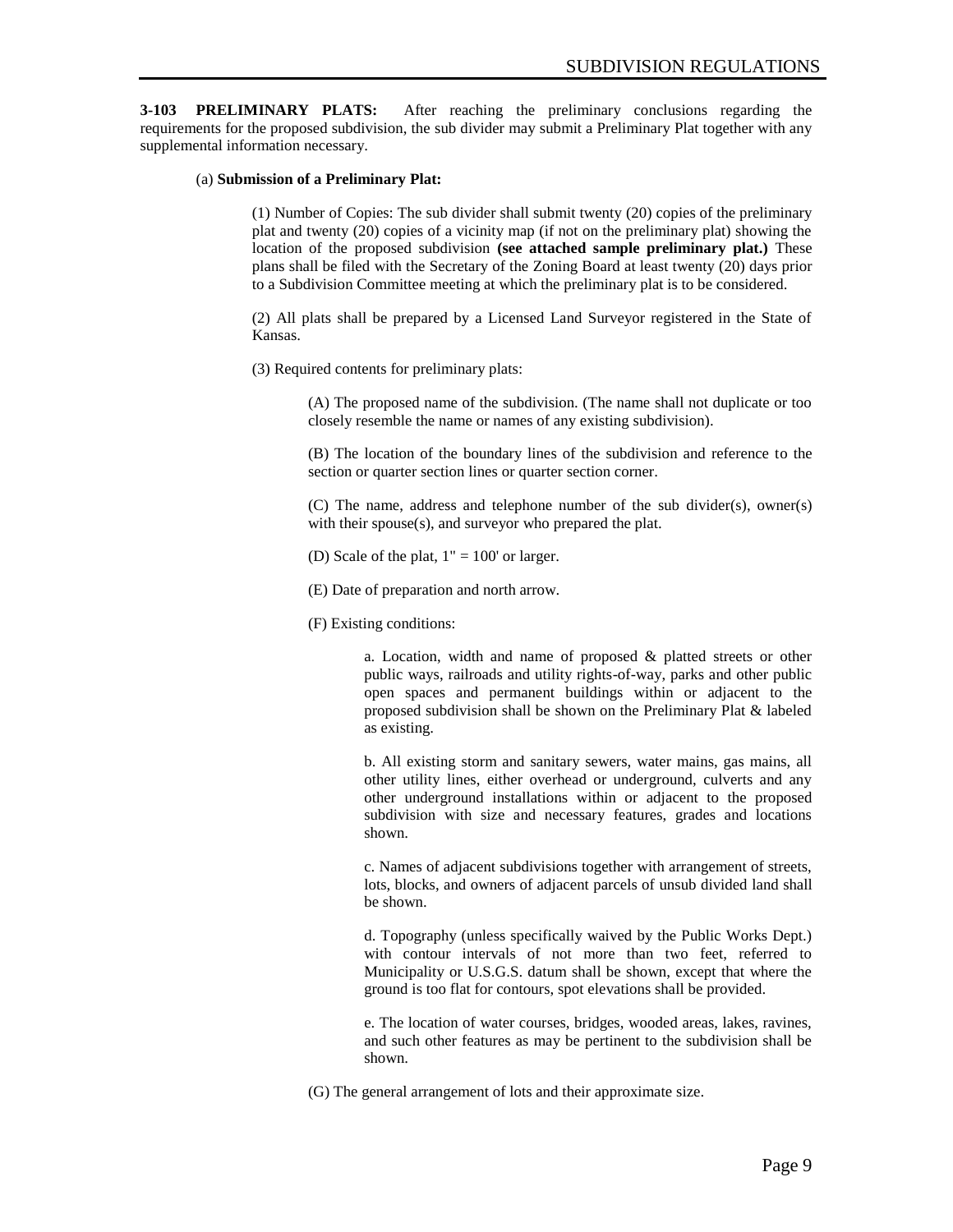(H) Location and width of proposed streets, alleys, pedestrian ways and easements.

(I) The general plan of sewage disposal, water supply and storm water drainage, in areas where public sewers and/or water are proposed to serve the subdivision. In other cases, a notation shall be made on the plat indicating type of sewage disposal and water system proposed.

(J) Location and size of proposed parks, playgrounds, churches, school sites or other special uses of land to be considered for reservation for public use.

**3-104 APPROVAL OR DISAPPROVAL OF THE PRELIMINARY PLAT:** Action by the Subdivision Committee shall be conveyed to the sub divider within ten (10) days after the official Subdivision Committee meeting.

The approval of the Preliminary Plat shall be effective for twelve (12) months, unless an extension is requested to the Zoning Board and is approved.

If the Subdivision Committee fails to approve or disapprove a Preliminary Plat within forty-five (45) days from the filing of such plat, then such Preliminary Plat shall be deemed to have been approved, unless the sub divider shall have consented in writing to extend or waive such time limitation.

#### **3-105 FINAL PLAT:**

#### **(a) Submission:**

(1) After approval of the Preliminary Plat, the sub divider may submit for approval a final plat **(see attached sample final plat).**

(2) Four (4) originals (on mylar, or similar material) and twenty (20) prints thereof shall be submitted to the Secretary of the Zoning Board at least fifteen (15) days or at earliest possible date prior to the Zoning Board public meeting.

(3) The names and signatures of all owners of the property duly acknowledged and notarized shall appear on the original copies submitted.

(4) The final plat, prepared for recording purposes, shall be drawn at a scale of at least 1"  $= 100'$  or larger. The size of the sheet on which such final plat is prepared shall be 18 inches by 24 inches. Each sheet shall have a one and one half inch binding edge along the left hand side. Where the proposed plat is of unusual size, the final plat shall be submitted on two or more sheets of the same dimensions. If two or more sheets are required, an index map of the same dimensions shall be filed showing the entire development at a smaller scale. The title, description and other written data to be located on the right.

**(b) Information:** The final plat shall show and contain the following information:

(1) Name of Subdivision. (not to duplicate or too closely resemble the name of any existing subdivision).

(2) Location of section, township, range, county and state, including the descriptive boundaries of the subdivision based on an accurate traverse, giving bearing or azimuth and linear dimensions which must be mathematically correct. Minimum standards adopted by the Board of Technical Professions shall be met. Computation of latitudes and departures with the linear error of closure shall be shown.

(3) Permanent monuments shall be placed at all corners, block corners, angle points, points of curve in streets and at intermediate points as required prior to the final acceptance of the plat of the County or City. Said permanent monuments shall meet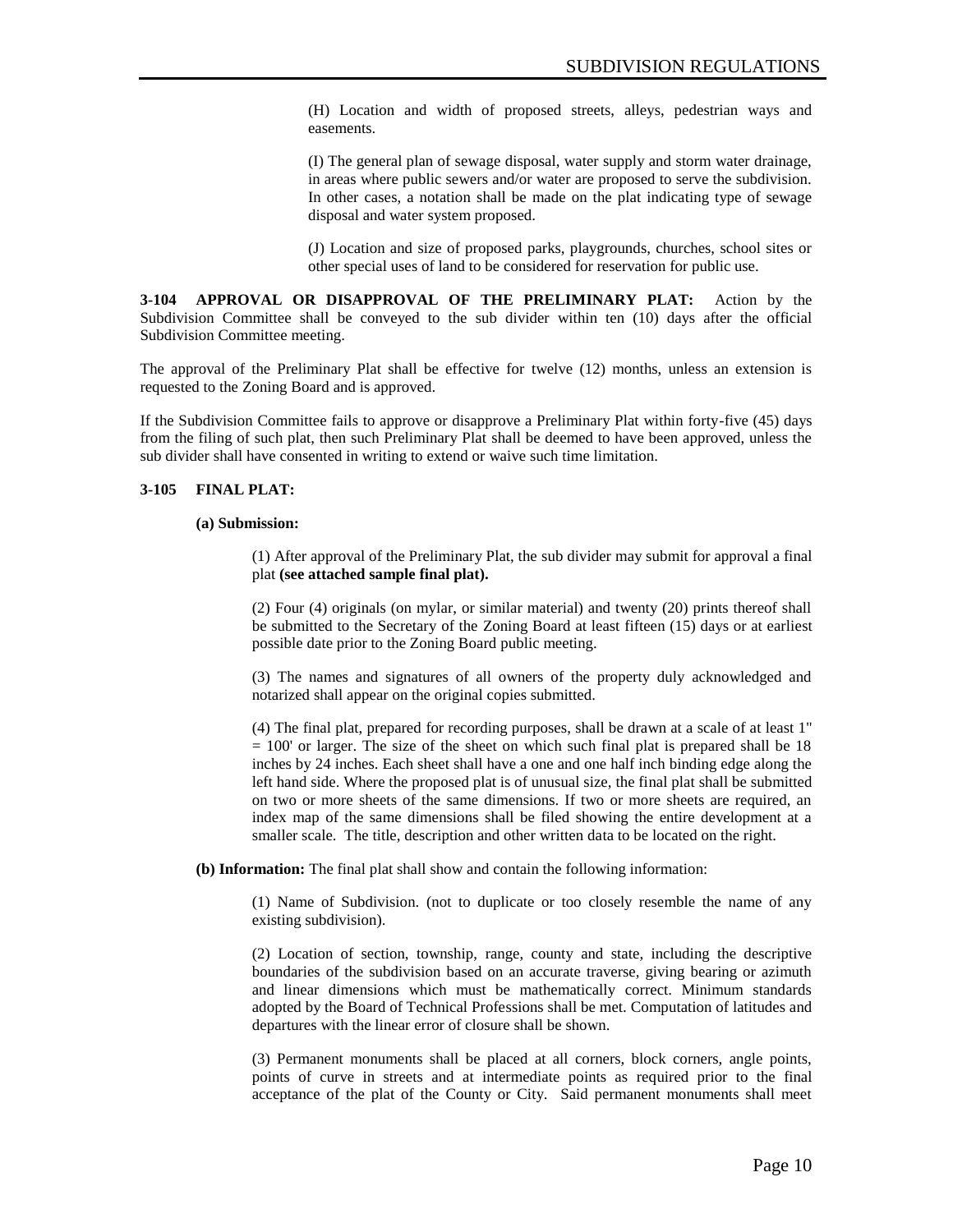minimum requirements for Kansas standard for Boundaries Survey. The existing control monuments will be set in concrete according to Kansas State Statutes. The location of existing monuments shall be shown and described on the final plat. Location of such monuments shall be shown in reference to existing official monuments, including the bearing or azimuth and distances to such reference points or monuments.

(4) The location of lots, streets, public highways, alleys, easements, other lands to be dedicated, parks and other features, showing bearings and accurate dimensions in feet's, 10's, and 100's accepted units of measure, a curve schedule showing radius, delta, length and tangent, and other information necessary to reproduce the plat on the ground.

(5) Lots shall be numbered clearly. Blocks shall be numbered or lettered clearly in the center of the block.

(6) Rights-of-way and easements intended to remain under private control (not dedicated to the public) shall be clearly designated as private.

(7) If the plat proposes the creation of reserves, the platter's text shall state the purposes of the reserves as well as who will own and be responsible for the maintenance of the reserves.

(8) Building setback lines on the front and side streets with dimensions.

(9) Scale of the plat (scale to be shown graphically and in feet per inch), date of preparation and north arrow.

(10) Statement dedicating all easements, streets, alleys, and all other public areas not previously dedicated.

(11) The following certificates, which may be combined where appropriate:

(A) A certificate signed and acknowledged by all parties having any record, title, or interest in the land subdivided, and consenting to the preparation and recording of said subdivision map.

(B) A certificate signed and acknowledged as above, dedicating or reserving all parcels of land shown on the final plat and intended for any public or private use including those parcels which are intended for the exclusive use of the lot owners of the subdivision, their licensees, visitors, tenants and servants.

(C) A certificate signed and sealed by the licensed land surveyor responsible for the survey and final plat.

(D) The acknowledgment of a notary in an acceptable form.

(E) Approval by the Zoning Board to be signed by the Chair and the Secretary in the following format:

This plat of \_\_\_ has been submitted to and approved by the Ford County Zoning Board this \_\_\_ day of \_\_\_\_ (month) \_\_\_\_ (year). Chair \_\_\_\_\_ Secretary \_\_\_\_\_.

(F) Governing Body: To be signed by the Board of County Commissioners if in the unincorporated area or (by the Mayor) and attested to by the County or City Clerk. The Governing Body will not consider a final plat unless all certifications, dedications and approvals required have been executed. Acceptance of dedications shall have the following forms:

The dedications shown on this plat accepted by the Board of County Commissioners or (City Commissioners) of Ford County or (the City of, insert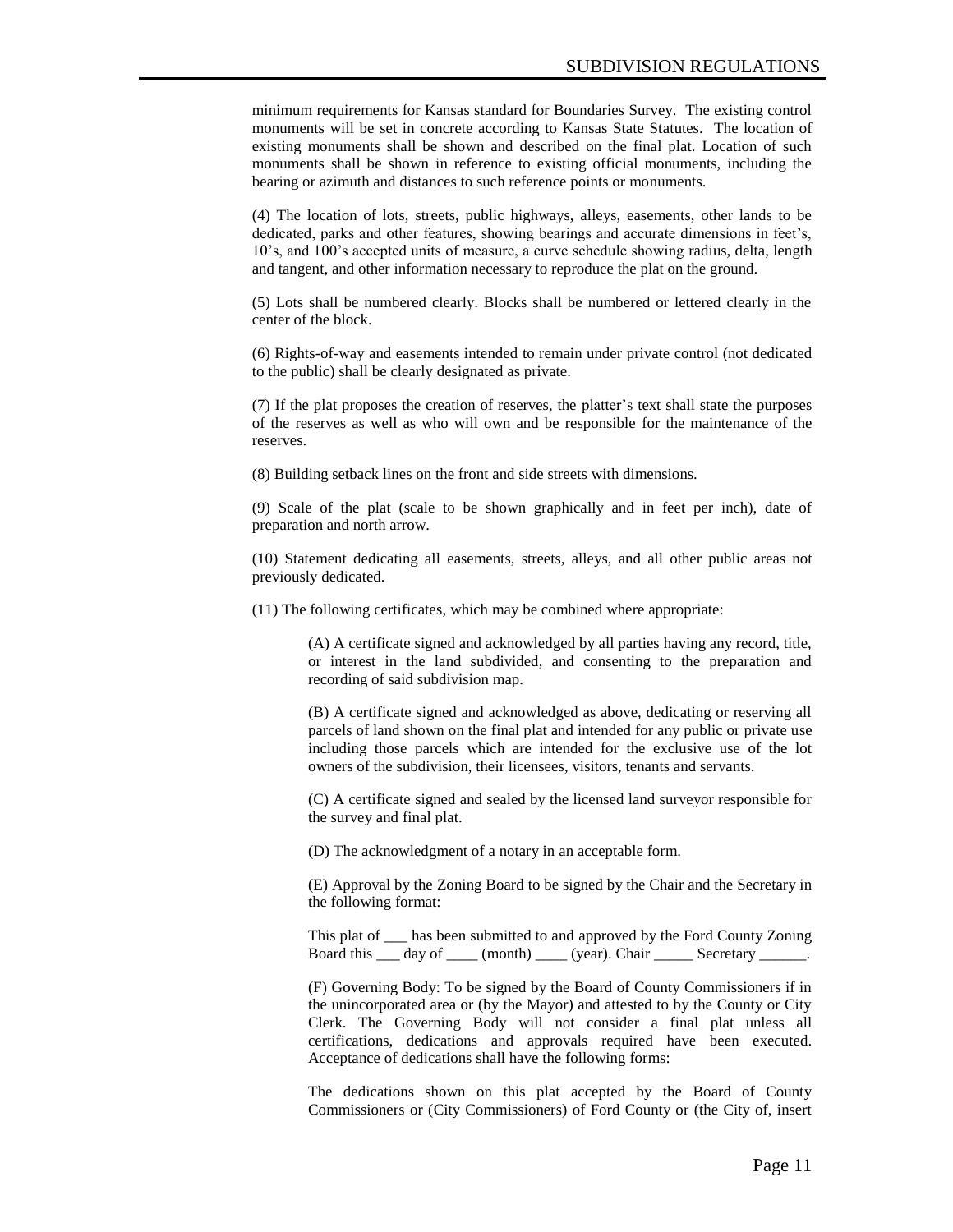name of City,) Kansas, this \_\_\_\_ day of \_\_\_\_, (month) \_\_\_ (year). Chair of County Commissioners \_\_\_\_\_\_\_\_ or (Mayor) County Clerk \_\_\_\_\_ or (City Clerk)

The certificate of the Register of Deeds in the following form: State of Kansas, County of Ford, SS. This is to certify that this instrument was filed for record in the Register of Deeds Office, this  $\_\_\_$  day of  $\_\_\_$  (month),  $\_\_$  (year) in Book  $\_\_$ , Page . Register of Deeds Deputy .

The Certificate of the County Attorney in the following form:

The dedication shown on this plat, are hereby accepted by the County Attorney of Ford County, Kansas, this \_\_\_\_\_ day of \_\_\_\_, 200\_. County Attorney\_\_\_\_\_\_\_\_\_\_\_\_

If in the unincorporated area, approval by the County Engineer and County Surveyor in this form:

Reviewed and approval by the County Engineer or (Surveyor) of Ford County, Kansas, this \_\_\_\_day of \_\_\_\_, 200\_. County Engineer or (Surveyor) \_\_\_\_\_\_\_

**(c) Extent and Manner of Physical Improvements:** As a condition to the approval of the plat, the sub divider shall submit in writing to the Governing Body a Development Agreement to assume all applicable development costs as per the current policies of the County or City; the installation of all applicable improvements in accordance with these regulations; and/or a request to the Governing Body for Special Assessment financing of improvements or installations allowable under current Governing body policies.

**(d) Supplemental Information:** The following additional data shall be submitted with the Final Plat.

- (1) A title report by an abstract or a title insurance company, or an attorney's opinion of title, showing the name of the owner of the land and all other persons who have an interest in, or an encumbrance on the plat. The consent of all such persons shall be shown on the plat.
- (2) A title report by an abstract or a title insurance company, or an attorney's opinion of title, showing the name of the owner of the land and all other persons who have an interest in, or an encumbrance on the plat. The consent of all such persons shall be shown on the plat.
- (3) A copy of any restrictive covenants applicable to the subdivision
- (4) A digital copy of the final plat drawing for all major plats.

# **ARTICLE FOUR IMPROVEMENTS & DESIGN STANDARDS**

#### **4-101 RESIDENTIAL DEVELOPMENT DESIGN:**

(a) In residential subdivisions, all lot areas and dimensions, required yards, and setbacks shall be as required in the Zoning or Subdivision Regulations. Exceptions from these requirements may be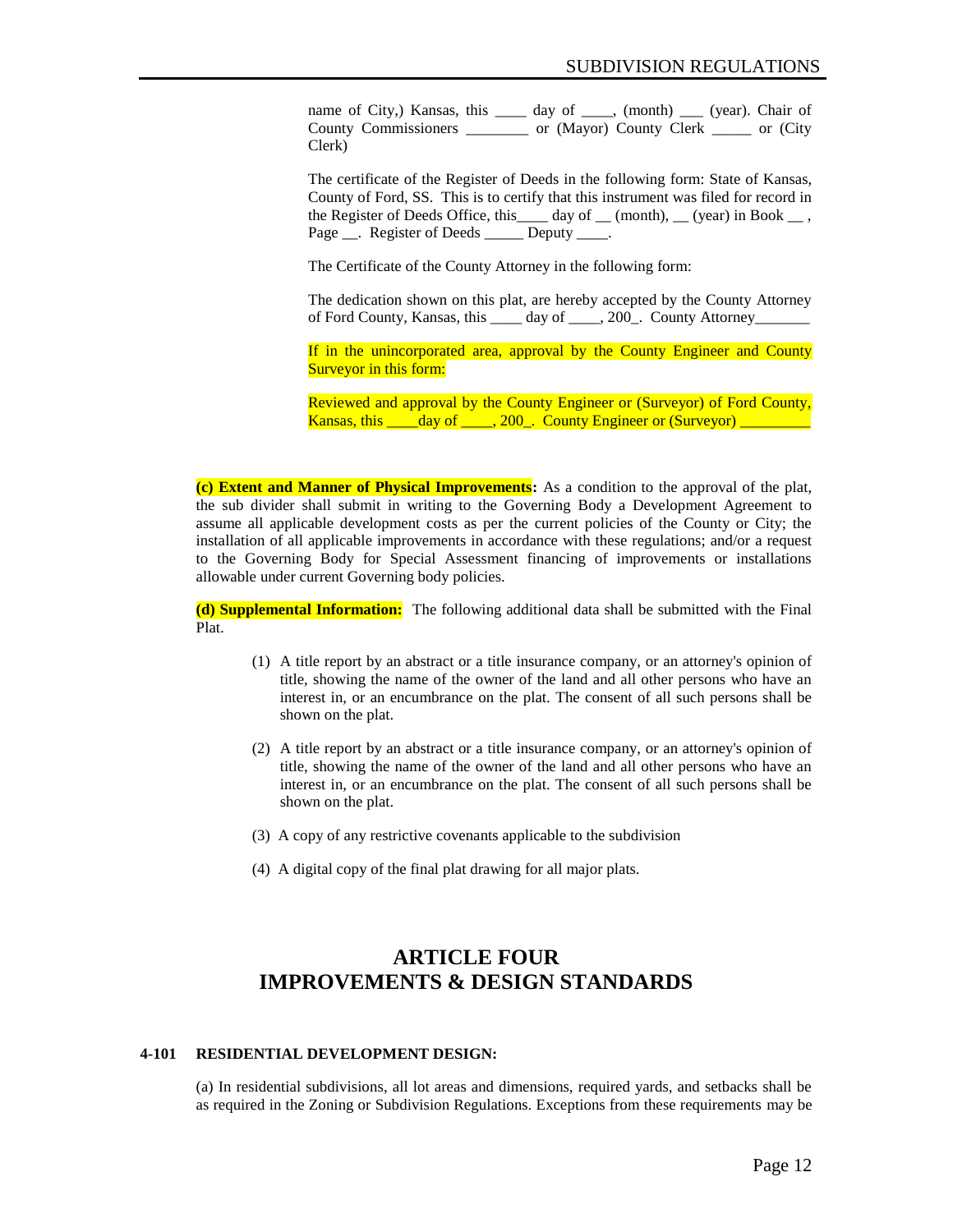recommended by the Zoning Board and approved by the Governing Body in instances where such variances would encourage and promote flexibility, economy, and environmental soundness in layout and design.

(b) Whenever possible, residential lots will front on residential or collector streets. Fronting residential lots on arterial streets should be avoided whenever possible.

(c) Every lot shall have sufficient access to it for emergency vehicles as well as for those needing access to the property for its intended uses.

(d) The placement of units in residential developments shall take into consideration topography, privacy, orientation, drainage, and aesthetics.

**4-102 COMMERCIAL AND INDUSTRIAL DEVELOPMENT DESIGN:** Commercial and Industrial developments shall be designed according to the same general principals governing the design of residential developments. Buildings shall be located according to topography, with environmentally sensitive areas avoided to the maximum extent practical. Factors such as drainage, noise, odor, and surrounding land uses shall be considered in locating buildings. Sufficient access shall be provided. Adverse impacts shall be adequately buffered.

#### **4-103 CIRCULATION SYSTEM DESIGN:**

(a) All road systems shall be designed to permit the safe, efficient, and orderly movement of traffic; to meet but not exceed the needs of the present and future population served; to have a simple and logical pattern; to respect natural features and topography; and to present an attractive street-scape. The arrangement of arterial and collector streets shall conform to the comprehensive plan. For streets not shown on the comprehensive plan, the arrangement shall provide for the appropriate extension of existing streets, or as may be approved by the Zoning Board.

(b) In residential subdivisions, the roadway system shall be designed to serve the needs of the neighborhood and to discourage use by through and non-residential traffic.

(c) In commercial and industrial subdivisions, the roadway system shall be designed to adequately serve the needs of the businesses located therein. Due consideration will be given to the needs of the various types of traffic and vehicles using the areas, especially the needs of larger trucks.

(d) All lots, tracts, or parcels shall be served by a public street, except that private streets may be permitted as part of a **Planned Development District (PDD)** or when reviewed by the Zoning Board and approved by the appropriate Governing Body. When private streets are permitted the Sub divider or property owner(s) must provide evidence of ability to continuously maintain the street. The private street must be constructed of sufficient width and thickness to adequately serve the development.

**4-104 REQUIRED IMPROVEMENTS:** The sub divider of a proposed subdivision shall install, or provide for the installation of the following facilities and improvements:

(a) **Streets:** All streets in urban subdivisions shall be paved, curbed and guttered, and graded the width of the right of way in accordance with standards set by the County or City.

(1) All streets shall be designed to function according to the following classifications[s]:

#### (A) **Local Streets:**

(1) Minor - Maximum ADT (Average Daily Traffic) Guideline - 250 vehicles per day

(2) Through - Maximum ADT Guideline - 1,000 vehicles per day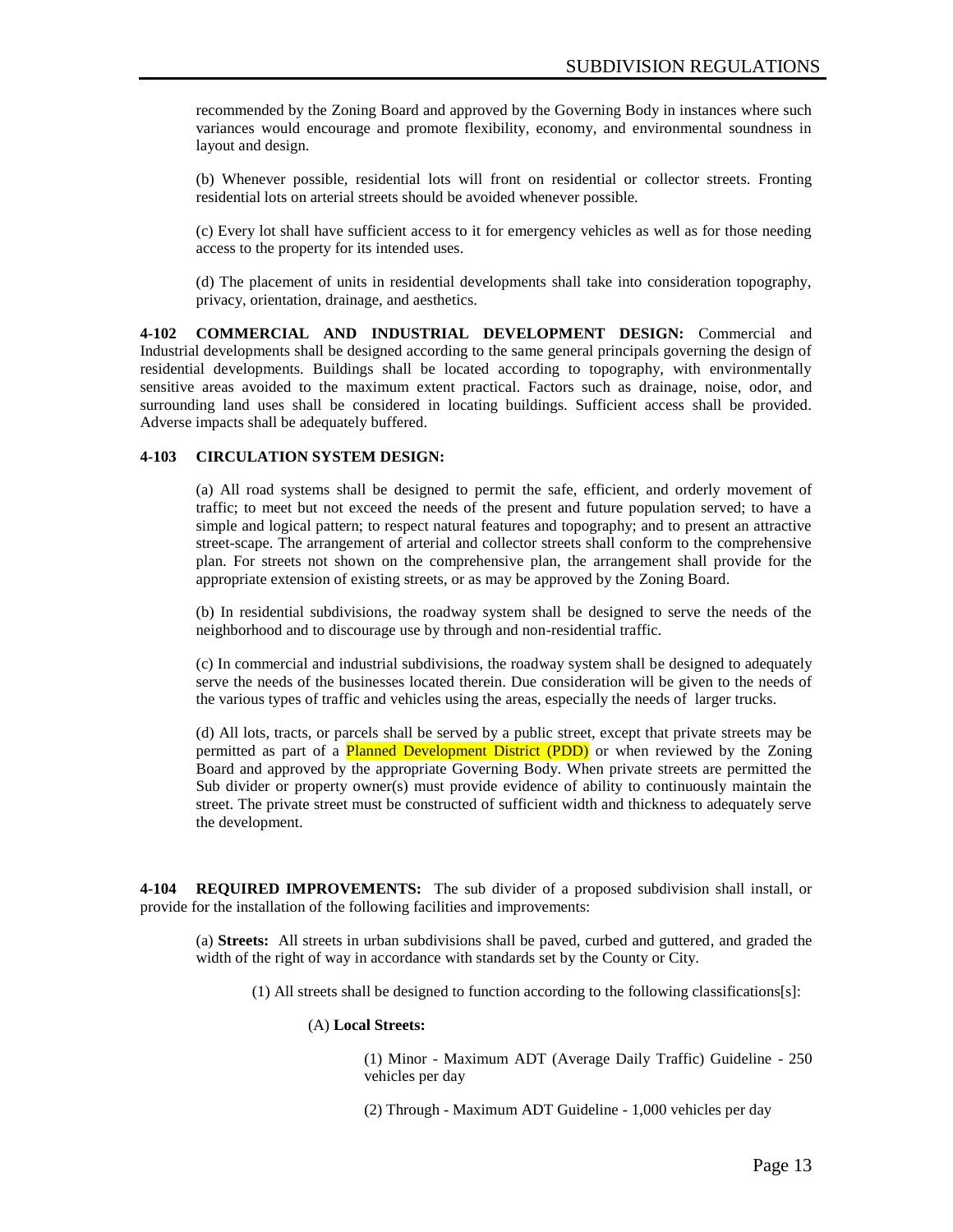(B) **Collector Streets:** Maximum ADT Guideline - 2,000 vehicles per day

(C) **Arterial Street:** Maximum ADT Guideline - 3,000+ vehicles per day

(2) **Street Names:** Streets that obviously in alignment with others already exist and named shall bear the names of the existing streets. In all cases, street names must be approved by the Ford County Emergency Communications, United States Postal Service and the Zoning Board. The Zoning Board has adopted a street naming policy.

(3) **Cul-de-sacs:** Cul-de-sacs shall normally be no longer than 700 feet, but a length up to 1,000 feet may be allowed in low density developments on a case by case review basis. Cul-de-sacs shall include an adequate paved turnaround of not less than a 35' radius in residential subdivisions and 45' radius in commercial and industrial subdivisions at the closed end.

(4) **Right Angle Intersection:** Under normal conditions, streets shall be laid out to intersect as nearly as possible at right angles. Where topography or other conditions justify a variation from the right angle intersection, the minimum angle shall be 60 degrees.

(5) **Streets Adjacent To Railroad Rights-of-way, Limited Access Highways, Arterial Highway:** Where lots front or side, but do not back on railroad rights-of-way, limited access highways or arterial highways, a marginal access street or frontage road may be required parallel and adjacent to the boundary of such rights-of-way. The distance from said rights-of-way will be determined, with due consideration to minimum distance required for approach connections to future grade separations.

(6) **Half Streets:** Half streets are not permitted.

(7) **Minimum Street Width and Rights-of-way Requirements:** The street width and rights-of-way requirements for residential, collector, and arterial streets shall be determined by the number of traffic lanes, traffic lane width, parking, sidewalks and utility locations. Minimum widths are indicated in the following design table. When existing or anticipated traffic on arterial or collector streets warrants greater street or rights-of-way width, the additional width shall be provided.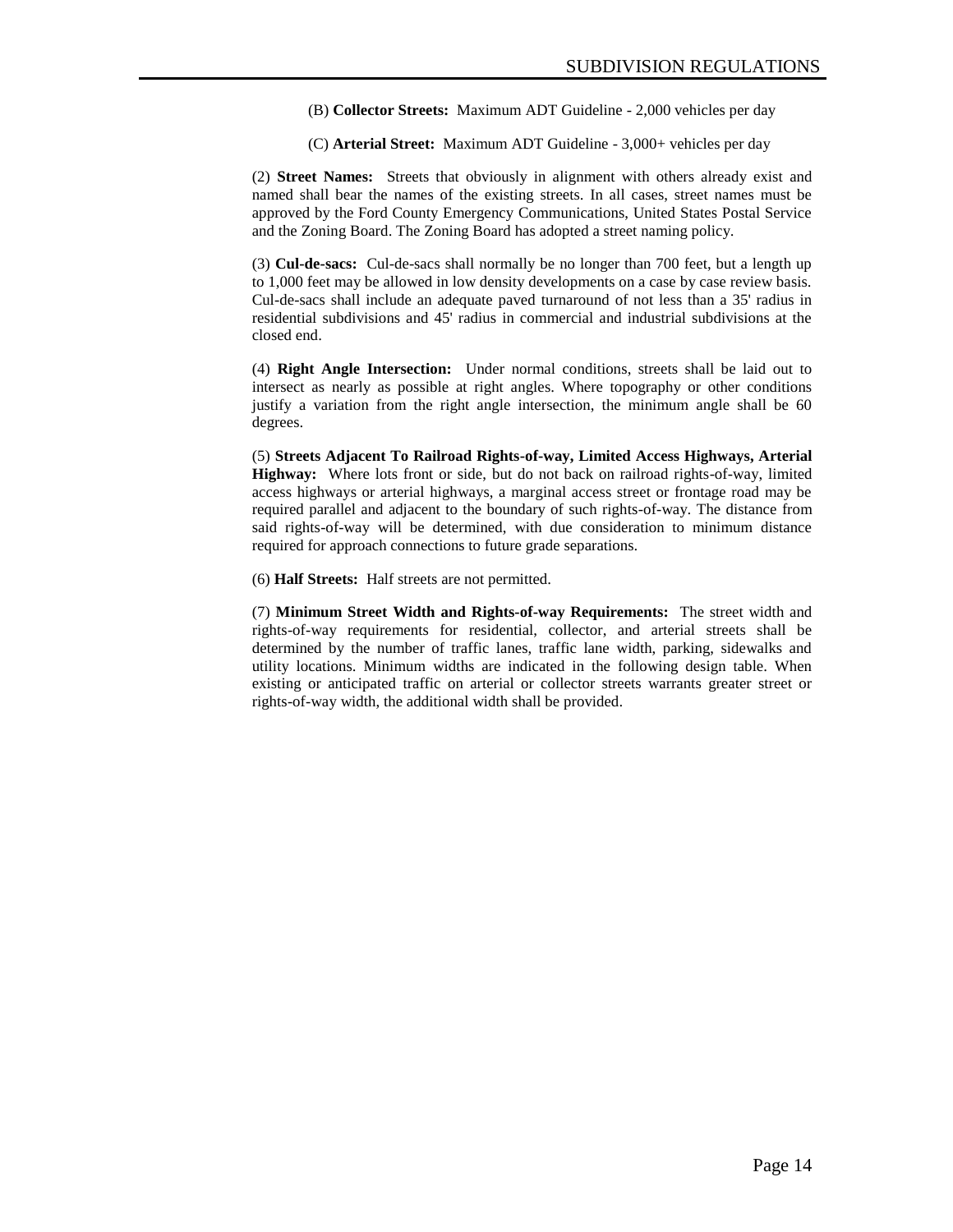| <b>DESCRIPTION</b>                         | <b>RESIDENTIAL</b> |                | <b>COLLECTOR</b> | ARTERIAL  |
|--------------------------------------------|--------------------|----------------|------------------|-----------|
|                                            | <b>MINOR</b>       | <b>THROUGH</b> |                  |           |
| Minimum No. Traffic Lanes                  | $\overline{2}$     | $\overline{2}$ | $\overline{2}$   | 2 or more |
| Minimum Traffic Lane Width (ft.)           | 10                 | 10             | 12               | 12        |
| Required Curb & Gutter Width (ft.)         | 2.5                | 2.5            | 2.5              | 2.5       |
| Minimum Sidewalk Width (ft.)               | 4                  | $\overline{4}$ | 5                | 6         |
| Minimum Required Right of Way Width (ft.)  | 50                 | 55             | 60               | 80        |
| Minimum Offset - Street Intersection (ft.) | 150                | 150            | No Offset        | No Offset |
| Parking Requirement (# sides)              | $\overline{2}$     | $\overline{2}$ | $\overline{2}$   | No Prkg   |
| Parking Lane Width                         | 6                  | 6              | 6                | 8         |

### **STREET DESIGN TABLE**

(a) **Alleys:** Alleys may be required in some commercial and industrial subdivisions and are discouraged in residential areas. Dead-end alleys should be avoided, wherever possible. If unavoidable, such alleys shall be provided with adequate turn around facilities at the dead end. Minimum alley rights-of-way width shall be 20 feet. Alleys shall be improved as required by the County or City.

(b) **Sidewalks:** Sidewalks shall be installed on both sides of all arterial and collector streets and on both sides of the street in a commercial district. All sidewalks shall be not less than four (4) feet in width of Portland cement concrete and shall comply with the specifications of the County or City. Walks shall also be installed in any pedestrian easements as may be required by the Zoning Board. Generally, sidewalks should be separated from the back-of-curb a distance of at least 5'. In certain instances, it may be permissible to place the sidewalk immediately back of curb if a wider sidewalk is used.

(c) **Water Service:** Where reasonably available, as recommended by the Public Works Director, a public water supply system or its equivalent shall be in accordance with the standards of the County or City. In all other areas, a water supply approved by the Kansas Department of Health and Environment shall be provided.

(d) **Sewer Service:** Where reasonably available, as recommended by the Public Works Director, a public sewerage system shall be provided in accordance with the standards of the City. In all other areas, a sewerage supply approved by County Resolution and the Kansas Department of Health and Environment shall be provided.

(e) **Utility Locations:** If water, sewer, or other utility facilities are to be located within the public street rights-of-way, sufficient rights-of-way width shall be provided to adequately accommodate and separate those facilities. When water and sewer service is located on the same side of the street, a minimum of 10' of separation is required. The location and placement of other utilities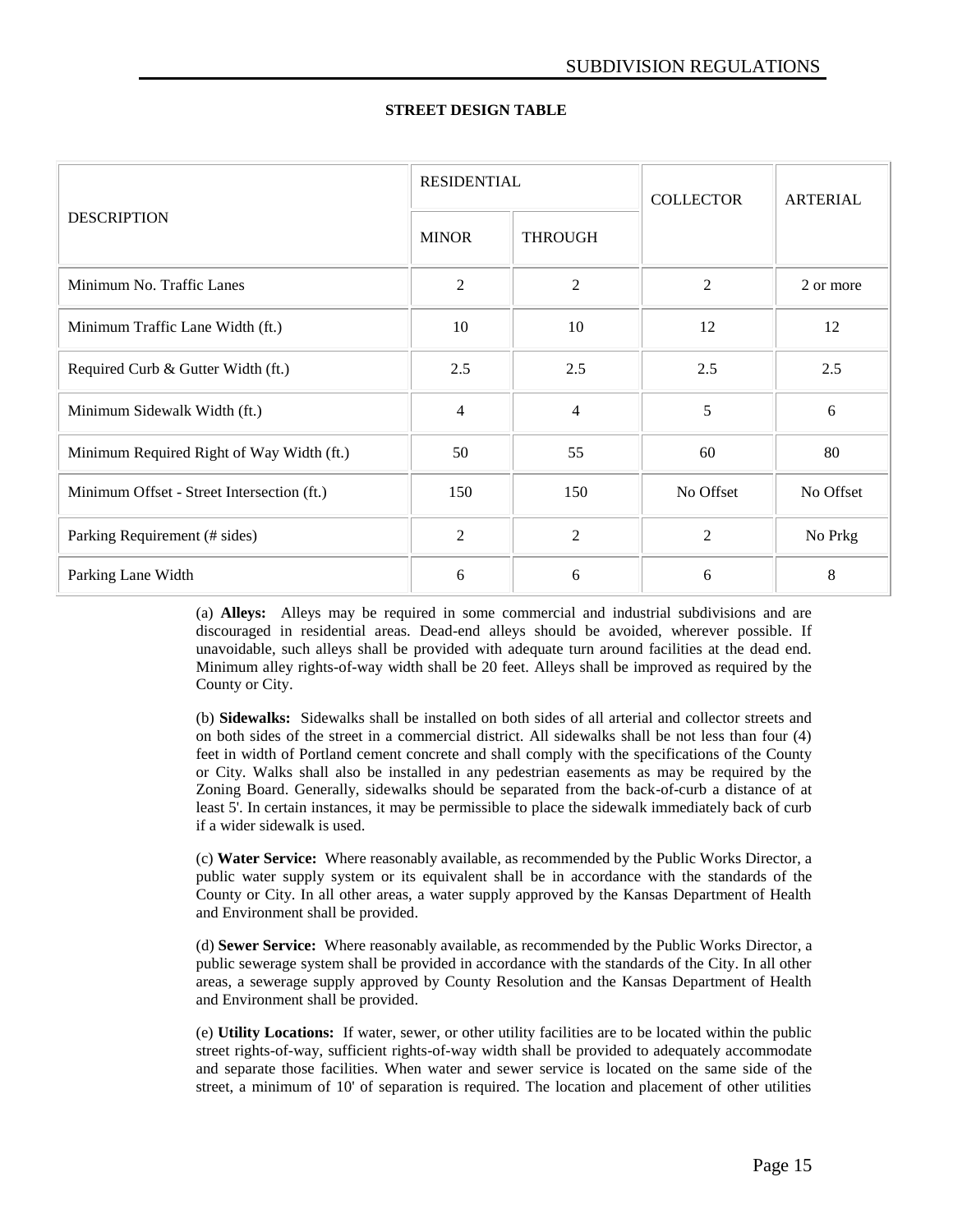such as gas, electric, telephone, and cable television lines will be provided as may be required by the County or City and the utility companies.

(f) **Storm Drainage:** The development of all subdivisions within the jurisdiction of the Zoning Board will require a drainage study. The plans for all drainage facilities shall take into account the type of proposed development, location in watershed, rainfall intensities, and other factors which influence the runoff of storm waters. Drainage easements may be required, in addition to street rights-of-way. The width of such drainage easements shall be approved by the County or City.

(g) **Flood Plain Regulations:** All subdivisions containing areas that are subject to periodic flooding must meet the requirements of the County / City Flood Plain Regulations.

(h) **Street Signs:** The County or City shall pay for and install street signs at all intersections within a subdivision.

(i) **Street Lighting:** The County or City shall provide for the installation of streetlights at street intersections and other locations as it determines necessary. The sub divider shall be responsible for all costs for providing street lighting equipment other than that determined as necessary by the County or City.

#### **4-105 EXCEPTIONS FOR EXISTING IMPROVEMENTS:**

(a) Where the proposed subdivision is a resub division or concerns an area presently having any or all requirements as previously set out, and where such improvements meet the requirements of said Section, no further provision need be made by the subdivides to duplicate such improvements. However, where such existing improvements do not meet the requirements as set out, the sub divider shall provide for the correction of such improvements so that all improvements will then meet said requirements.

(b) Where the proposed subdivision is a resub division or concerns an area presently abutting or containing any existing public street of less than the minimum required rights-of-way width or roadway width, land shall be dedicated so as to provide a minimum street rights-of-way width established by these regulations. The Governing Body shall determine what adjustment to make where the aforesaid widening merges with existing streets which are of smaller width at the boundary of such proposed subdivision. The foregoing provisions requiring the widening of pavement may be waived by the Governing Body upon recommendation of the Zoning Board when the length of such pavement is one block or less.

### **ARTICLE FIVE IMPROVEMENT PROCEDURES**

**5-101 RESPONSIBILITY OF THE SUBDIVIDER:** It is the responsibility of the sub divider to contract for design work for the improvements.

(a) **Submission of Preliminary Plans:** The sub divider shall submit preliminary plans for streets, water system, sanitary sewers, and drainage system with his preliminary plat. These plans shall show the general proposed location of such facilities. Street plans shall include profiles to allow a determination of the suitability of such streets. Preliminary drainage plans shall indicate locations, preliminary sizes, run off calculations and other pertinent information. The preliminary plans, including the street profiles and drainage shall be submitted in triplicate and shall be approved by the County or City Public Works Director, and the County or City Public Works Director shall not give affirmative recommendation for the preliminary plat until such time as said preliminary plans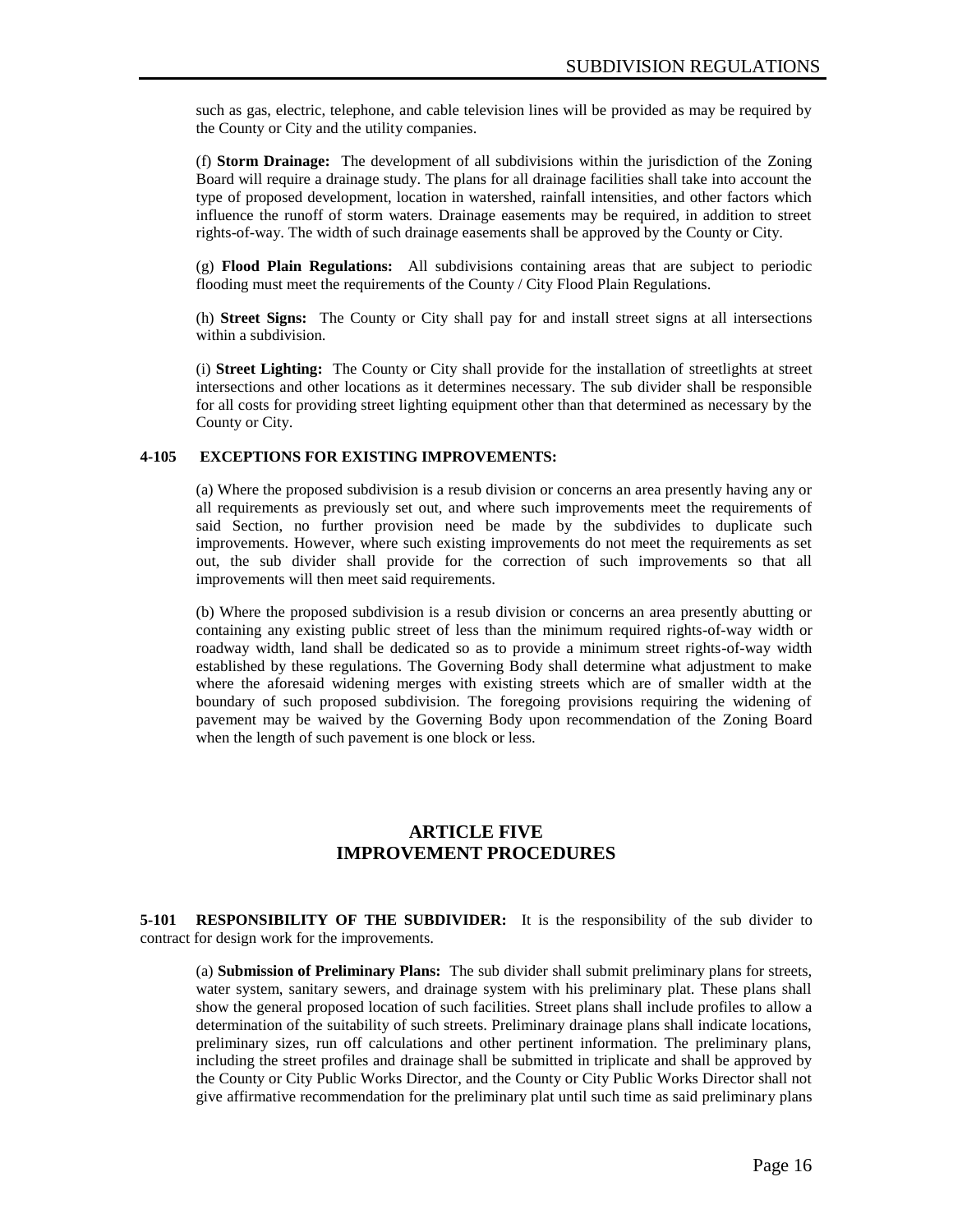have been approved. The preliminary plat, together with related improvement plans shall be submitted not less than twenty one (21) days prior to consideration by the Zoning Board in order to give time for adequate staff review.

(b) **Final Improvement Plans:** In all instances, upon approval of the preliminary plat, the sub divider shall have prepared by a licensed professional engineering drawings for proposed required improvements requiring data and information specified in Section (c) of this Article. Such drawings shall be certified by a licensed professional engineer, and shall be submitted in quadruplicate to the County or City Public Works Director at least thirty (30) days prior to the date that approval of the final plat is requested. Failure to do so will be considered consent to an extension of or a waiver by the sub divider of any time limitation for plat approval.

(c) **Content of Engineering Drawings:** Engineering drawings for required improvements shall contain the following data and information:

(1) Plans, details, specifications, and cost estimates for roadway and sidewalk construction, including plans, profiles indicating existing topography and elevations indicating curb and sidewalk elevation, intersection control elevation and paving geometric for each street with a typical cross section of the roadway. The profiles of grade lines shall be shown at the same horizontal scale as the plans and at a suitable vertical scale. The minimum horizontal scale shall be one inch equals fifty (50) feet. This information shall be shown on standard plan and profile: and with cross section sheets, unless otherwise required by the County or City Public Works Director.

(2) Plans-profiles, details, and specifications and cost estimates of proposed storm drainage improvements.

(3) Plans-profiles if required by the Public Works Director, details, specifications and cost estimates for proposed water distribution systems and proposed water supply facilities and fire hydrants if any.

(4) Plans-profiles, details, specifications and cost estimates of sewerage systems and of sewage treatment plants, if any.

(5) Grading plans maybe required if deemed necessary by the County or City Public Works Director for all lots and other sites in the subdivision.

(6) When unusual site conditions exist, the County or City Public Works Director may require such additional plans, specifications, and drawings as may be necessary for an adequate review of the improvements to be installed.

(7) All plans shall be based on the most current County or City U.S.G.S. datum for vertical control.

(8) Whenever possible the Standard Specifications of the County or appropriate City shall be used. Special provisions or special specifications shall be provided as part of the final plans which will help clarify or show unusual details or work not adequately covered by the standard specifications.

(d) **Review of Plans:** The County or City Public Works Director, official or agency responsible for determining specifications and standards shall review all engineering drawings in order to determine whether such drawings are consistent with the approved preliminary plat and comply with their design standards. If such drawings are consistent and so comply, the reviewing official shall forward to the Zoning Board, a notice that they so conform and comply. In the event that the drawings do not so conform or comply, the reviewing official shall notify the sub divider of the specific manner in which such drawings do not so conform or comply, and the sub divider's engineer may correct such drawings. If such drawings are not corrected, the reviewing official shall forward to the Zoning Board a notice as to the items of nonconformity or noncompliance.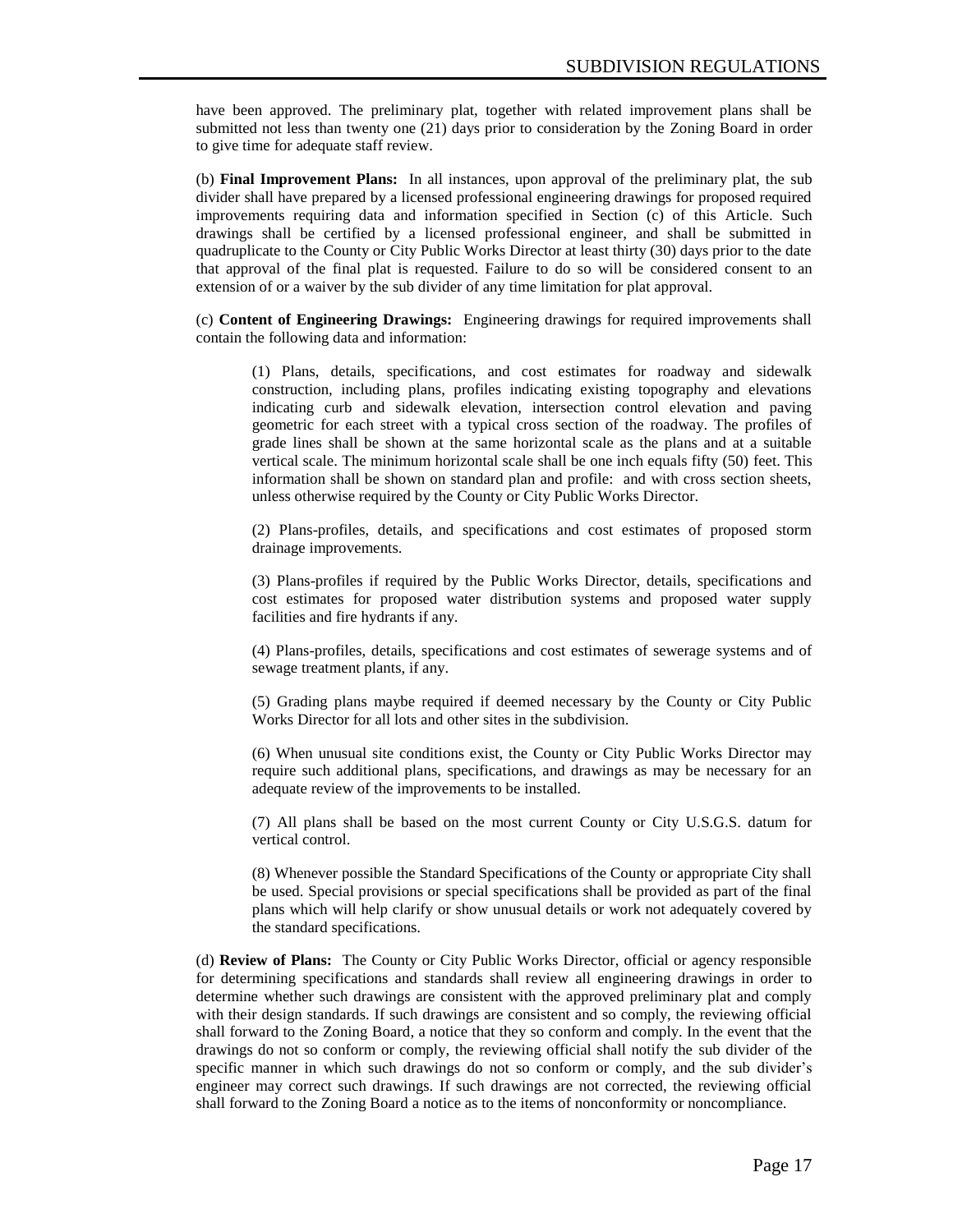(e) **Approval by Zoning Board:** The Zoning Board shall approve a final plat only when the approval of the County or City Public Works Director has been received certifying that the plans and engineering drawings have been approved; and that a Development Agreement has been executed.

(f) **Construction of Improvements:** No improvements shall be constructed nor shall any work preliminary thereto be done until such time as the plans, engineering drawings are approved; and subdivision plat is recorded and a Development Agreement has been executed. The Development Agreement shall stipulate the responsibilities of the sub divider and the governing body regarding installation of improvements, methods of financing, posting of monetary surety and timing of development.

(g) **Inspection:** All improvements constructed or erected shall be subject to inspection by the City and or County Public Works Director. The cost attributable to all inspections required by this regulation shall be charged to and paid by the sub divider. Before any required inspections take place, the sub divider may be required to post a deposit with such official or such agency entrusted to keep such security for the official, to cover the cost of such inspections. The sub divider shall give at least 48 hours written notification to such official prior to commencing work on roadways, sidewalks, water lines, sanitary sewer lines, storm sewer, underground wiring and other required improvements.

(h) **Inspection Procedures:** After notice is received as specified in Section (g), the County Public Works Director and/or City Public Works Director shall conduct an on-site inspection to determine that the work complies with the approved engineering plans, specifications and change orders. If in the opinion of the Public Works Director, such work does not comply with the final drawings, he shall have the authority to order that all such work shall be terminated until such time as necessary steps are taken to correct any defects or deficiencies. Upon the correction of such defects or deficiencies, the sub divider shall again notify the official as provided in Section (g).

(i) **Final Inspection:** Upon completion of all improvements within the area covered by the Final Plat, the sub divider shall notify the Public Works Director, who shall conduct a final inspection of all improvements installed. If such final inspection indicates that there are any deviations in such improvements as installed from the final engineering plans, specifications and change orders, he shall notify the sub divider in writing of such defects, deficiencies, or deviations and the sub divider shall, at his sole cost and expense, correct such defects or deviations within thirty (30) days of the date of notification. When such defects, deficiencies or deviations have been corrected, the sub divider shall notify the official that the improvements are again ready for final inspection.

(j) **Report to the Zoning Board and Governing Body:** If a final inspection indicates that all improvements as installed contain no defects, deficiencies, or deviations, within ten (10) days from the completion of such inspection, the County Public Works Director or City Public Works Director shall certify to the Zoning Board, the Governing Body, and utility that all improvements have been installed in conformity with the engineering plans and specifications accompanying the Final Plat.

(k) **Acceptance of Improvements:** Upon the determination by the governing body, after consideration of the opinion of the official, that there are no defects, deficiencies, or deviations in the improvements, and that all improvements have been installed in conformance with the approved engineering drawings, and with the requirement of the regulations, and all other applicable statutes, ordinances, and regulations, the governing body and/or such appropriate utility shall by resolution or by letter, respectively, formally accept such improvements. The improvement shall become the property of the governing body or appropriate utility company involved.

(l) **Maintenance of County Improvements:** A proposal to maintain improvements made in the county shall be made to the applicable township board. The township board may either accept or reject the proposal for maintenance. In the event the proposal is rejected, the sub divider shall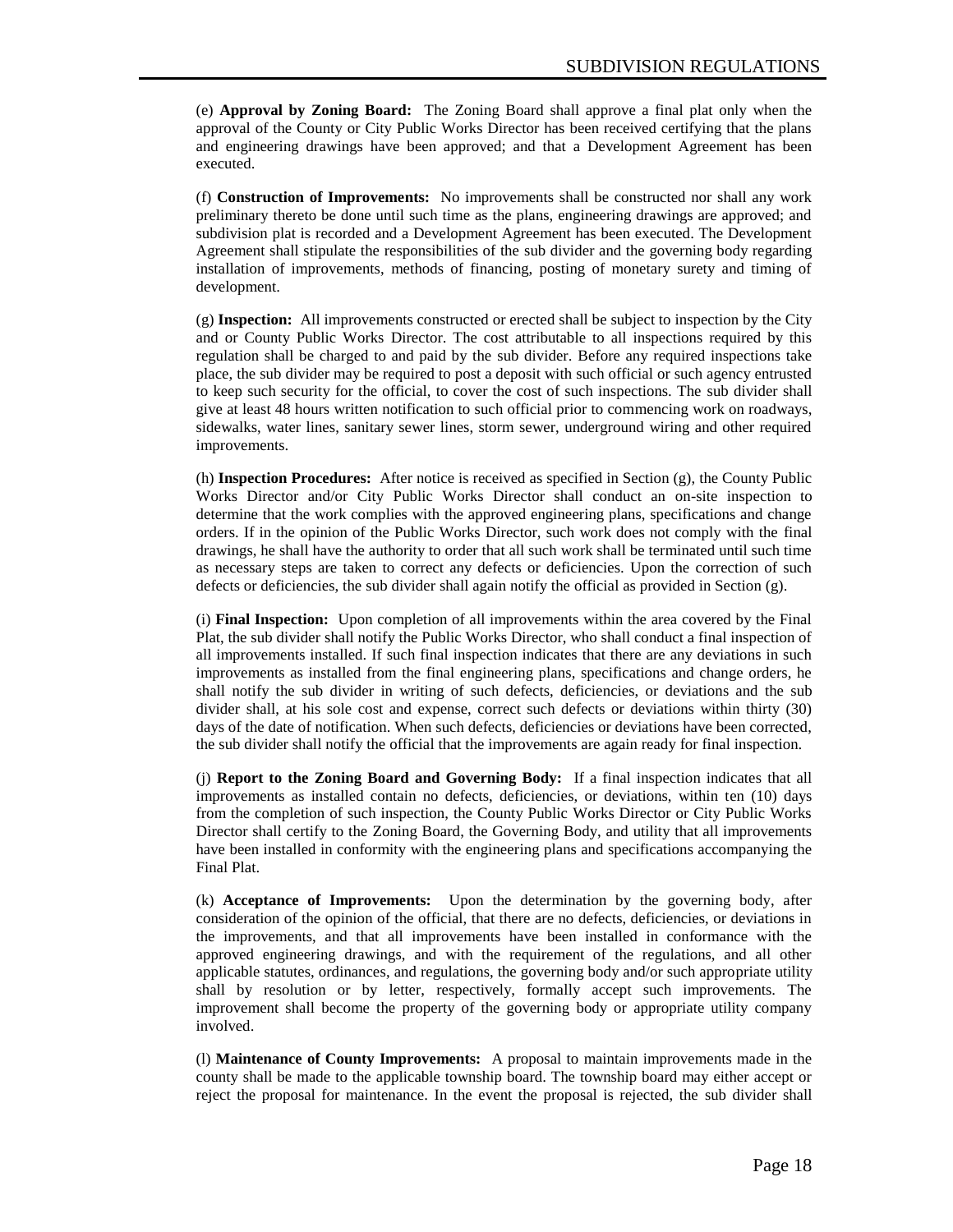provide a signed agreement with the County Public Works Director to maintain the improvements and the method of assessment of maintenance related expenses at the time the plat is presented for final approval. Upon annexation, property owners may be assessed reconstruction costs or improvement costs which may be authorized by the Governing Body.

**(m) Partially Developed Subdivisions Not Fully Improved:** After January 1, 1984, the City of Dodge City required all subdivisions to be fully improved. For lands given plat approval prior to these dates in the respective jurisdictions, the following standards apply. If less than 15 percent of the front footage of an unimproved street is developed, property owners shall be subject to the preliminary and final improvement plan requirements before commencing such improvements. No building or other development permits will be issued in violation of these provisions.

# **ARTICLE SIX VARIANCES AND EXCEPTIONS**

**6-101 AUTHORIZATION:** Whenever it is found that the land included in a subdivision plat, presented for approval, is of such size, or shape or is subject to or is affected by topographical location or conditions, or is to be devoted to such usage that full conformity to the provisions of these regulations is impossible or impractical, the Zoning Board may recommend to the Governing Body, by letter of transmittal, that said Governing Body authorizes variances or exceptions. The Zoning Board shall find the following:

(a) That there are special circumstances or conditions affecting the property.

(b) That the variances or exceptions are necessary for the reasonable and acceptable development of the property in question to enable the use of innovative development techniques.

(c) That the granting of the variances or exceptions will not be detrimental to the public welfare or injurious to other property in the vicinity in which the property is situated.

(d) Such variances and exceptions shall be described and filed

of record.

# **ARTICLE SEVEN LOT SPLITS**

**7-101 CONDITIONS FOR APPROVAL:** The intent of this section is to provide for the issuance of building permits on lots divided into not more than two tracts without having to replat said lot, provided that the resulting lots shall not again be divided without replating. The Zoning Administrator may approve or disapprove lot splits in accordance with the following regulations.

(a) **Application Procedure:** Requests for lot split approval shall be made by the owner of the land to the Zoning Administrator. Four (4) copies of a scale drawing and legal description prepared by a licensed surveyor of the  $lot(s)$  involved and the location of any structure(s) thereon together with the precise nature, location and dimensions of the proposed lot split shall accompany the application.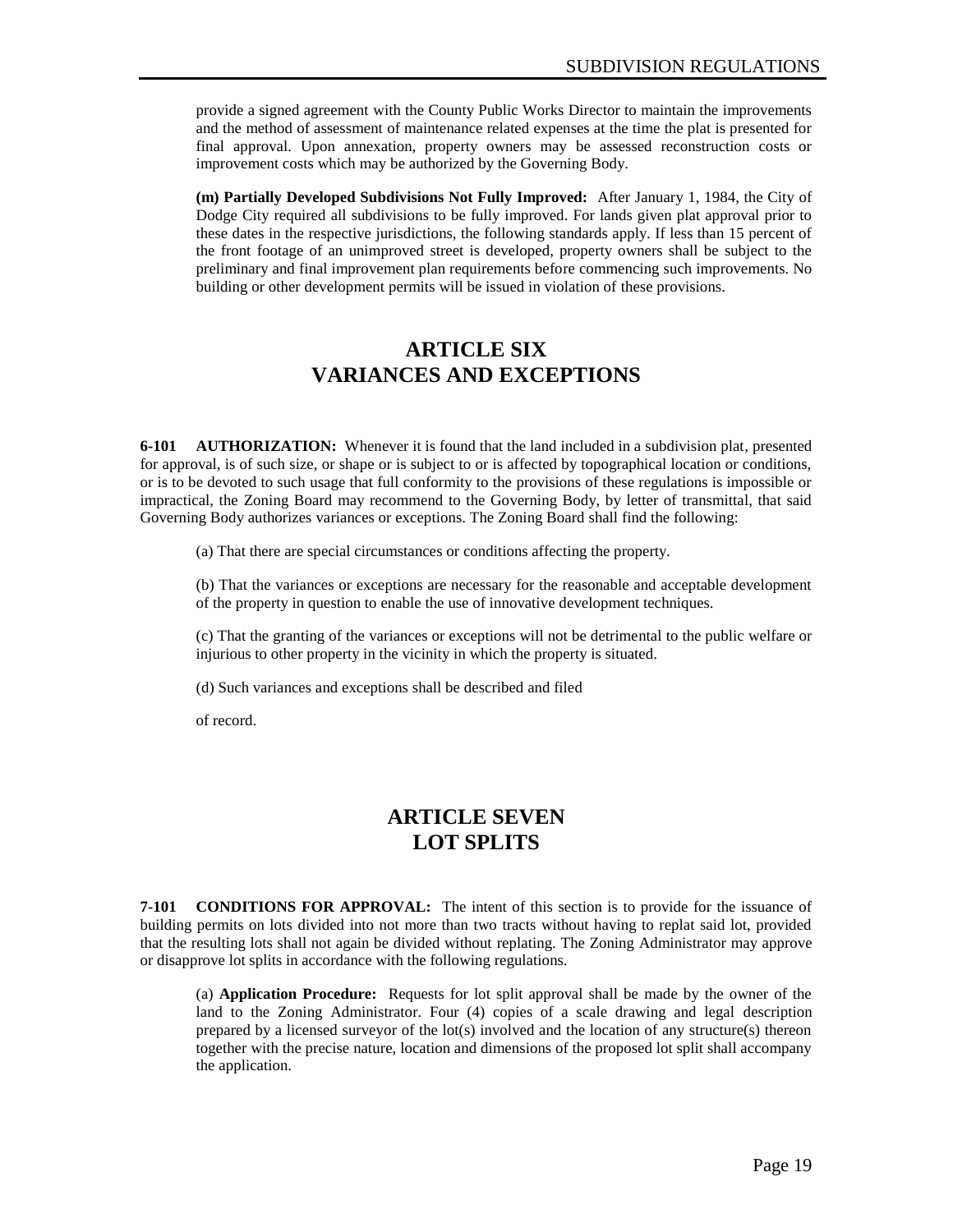(b) **Approval Guidelines:** Approval or disapproval of lot splits shall be made based on the following guidelines:

(1) No lot split shall be approved if:

(A) A new street or alley is needed or proposed.

(B) A vacation of streets, alleys, setback lines, access control or easements is required or proposed.

(C) Such action will result in significant increases in service requirements, (e.g., utilities, schools, traffic control, streets, etc.) or will interfere with maintaining existing service levels. (e.g., repaving, etc.)

(D) There are less street rights-of-way than required by these regulations or the Comprehensive Plan unless such dedication can be made by separate instrument.

(E) All easement requirements have not been satisfied.

(F) If such split will result in a tract without direct access to a street.

(G). A substandard size lot or parcel will be created except if the substandard size lot results from the division or proposed division of a duplex structure which otherwise conforms with setback requirements contained in the Zoning Regulations.

(H) The lot has been previously split in accordance with these regulations.

(I) A receipt has not been received showing that all real estate taxes have been paid.

(2) The Zoning Administrator shall, in writing, either approve, with or without conditions, or disapprove the lot split within fifteen (15) days of the application.

> (A) If approved, and after all conditions have been met, the Zoning Administrator shall sign and furnish a certificate of approval to be affixed to the lot split survey, and a certified copy thereof shall be filed with the Register of Deeds, the official designated to issue building or occupancy permits, and a copy shall be furnished to the applicant.

> (B) An owner/applicant who disagrees with the Zoning Administrator's decision may appeal the decision to the Subdivision Committee of the Zoning Board. The appellate process is outlined in Article 10, Part 4, Sections 10-401 to 10-406 of the Dodge City-Ford County Zoning Regulations, as adopted

- **7-102 AGRICULTURAL LOT SPLITS:** The creation of one (1) additional lot in the unincorporated portion of Ford County on properties zoned and used as agricultural shall be permitted without requiring either a rezoning or a plat however a legal survey may be required. These divisions shall be a minimum of two (2) acres to forty (40) acres in size at the date of the adoption of this Regulation. They may be created because of mortgage or lending requirements: provided:
	- (a) The provisions of section 2-102 (8) of the Ford County Zoning Regulation will be complied with.
	- (b) A recordable covenant for the entire original tract, executed by the owner and / or owners, restricting further division of the original tract without full platting of the original tract, including the original split, into lots no larger than the size of the original split. The covenant shall include the requirements that rezoning and platting shall be in conformance with the applicable Zoning and Subdivision Regulations of Ford County. Said covenant shall be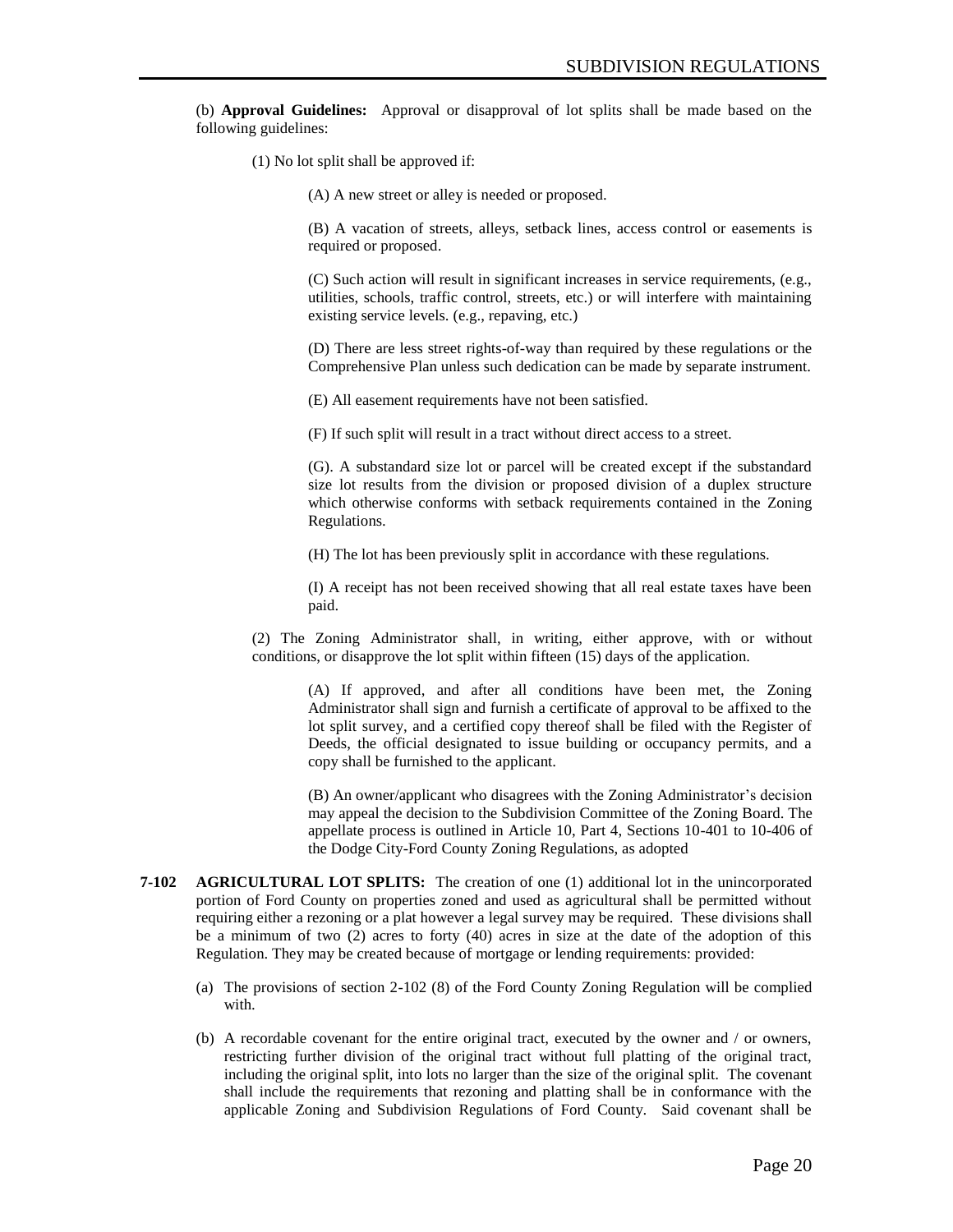recorded with the Register of Deeds of Ford County prior to the approval of the initial agricultural lot split.

**7-103 INDUSTRIAL LOT SPLITS:** Will be given special consideration. The unlimited division of a platted lot used for industrial purposes only shall be permitted; provided, the resulting lots are used for industrial purposes in accordance with the Zoning Regulations.

# **ARTICLE EIGHT Definitions**

#### **8-101 INTRODUCTIONS:**

(a) For the purpose of this article certain numbers, abbreviations and words used herein shall be used, interpreted and defined as set forth in this section. Any word or phase which is defined in this article or elsewhere shall have the meaning as so defined whenever the word or phrase is used in this regulations, unless such definition is expressly limited in its meaning or scope.

(b) Unless the context clearly indicates to the contrary:

(1) The word "shall" is always mandatory and word "may" is always permissive.

#### **8-102 DEFINITIONS:**

(a) **Alley:** A public rights-of-way which affords only a secondary means of access to abutting property.

(b) **Block:** A piece or parcel of land entirely surrounded by public highway, streets, streams, railroad rights-of-way, barks, etc., or any combination thereof.

(c) **Development Agreement:** A contract between the sub divider and the Governing Body, which commits each to the development of improvements in and for a proposed subdivision. Such agreement stipulates responsibilities for financing, posting of financial surety, and timing of development, and provision of public facilities or amenities by the sub divider in excess of those required under current regulations. Such agreement assures the sub divider of the proposed development use and intensity as submitted, including subsequent phases when clearly part of the original proposal.

(d) **Easement:** A right given by the owner(s) of land to another party for specific limited use of that land.

(e) **Final Plat:** A plan or map prepared in accordance with the provisions of this regulation and those of any other applicable local regulation which plat is prepared to be placed on record in the office of the Register of Deeds of the county.

(f) **Governing Body:** The elected officials of the City and/or County.

(g) **Improvements:** Changes to land necessary to prepare it for building sites, including, but not limited to, grading, street paving, curb paving, sidewalks, walkways, alleys, water mains, sewers, drainage ways, and other public works and appurtenances.

(h) **Land Surveyor:** A person who has been duly licensed by the Kansas State Board of Technical Professions according to the provisions of the Kansas Professional Engineers and Land Surveying Act as the same may be amended from time to time.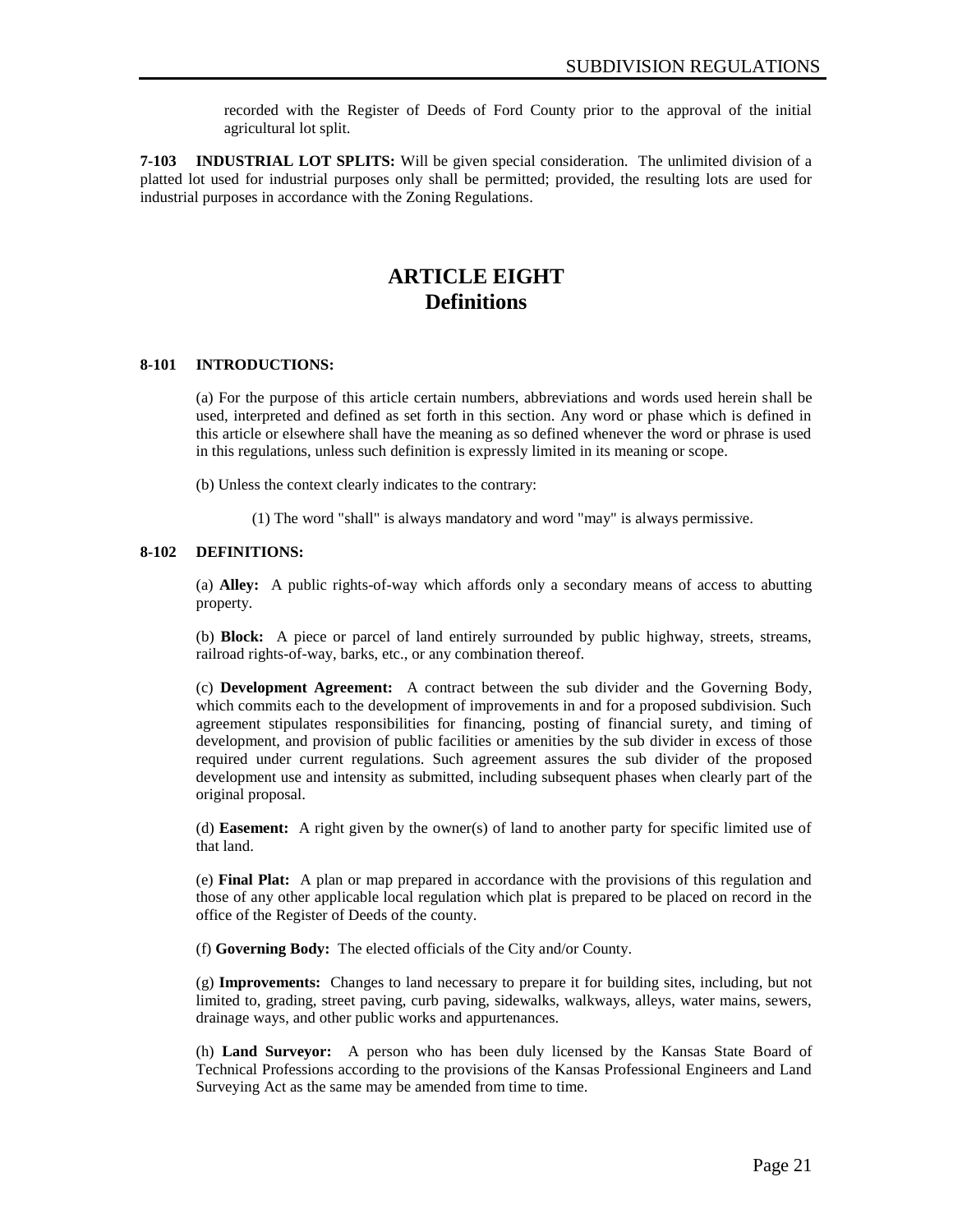(i) **Lot:** A portion of land in a subdivision or other parcel of land intended as a unit for transfer of ownership or for development.

(j) **Lot Split:** A lot divided into not more than two tracts without having to replat said lot provided that the resulting lots shall not again be divided without replating.

(k) **Open Space:** An area of land or water or combination thereof planned for active or passive recreation but does not include areas utilized for streets, alleys, driveways or private roads, offstreet parking or loading areas.

(l) **Permit, Building:** A certificate issued by the building official or his/her designee to allow construction of a specific type of structure.

(m) **Permit, occupancy:** A permit issued by the zoning administrator after certification that such land use, structure or building is fit for human occupancy and complies with all the provisions of the zoning regulations and other applicable city codes, ordinances, rules and regulations.

(n) **Planned Development District:** A zoning district which allows the use of flexible land use controls to be applied to the development of land. The procedure and statutory requirement governing this are contained in the zoning regulations.

(o) **Preliminary Plat:** The preliminary drawing or drawings, described in these Regulations, indicating the proposed manner or layout of the subdivision.

(p) **Professional Engineer:** A person who has been duly licensed by the Kansas State Board of Technical Professions according to the provisions of the Kansas Professional Engineers and Land Surveying Act as the same may be amended from time to time.

(q) **Restrictive Covenants:** Restrictions governing the use of land within a given subdivision placed on the land by the owner(s) at the time of platting. Such covenants are not enforced by the Governing Bodies or the Zoning Board.

(r) **Secretary:** The Secretary of the Ford County Zoning Board.

(s) **Setback:** The distance between a building and the lot line, or road right-of-way line, whichever provides the desired minimum distance.

(t) **Street:** A dedicated public right-of-way, other than an alley, which provides principle access to adjacent properties.

(1) **Arterial Street:** An arterial or thoroughfare that primarily serves as a transportation link for vehicular traffic and which prohibits direct access from residential lots.

(2) **Collector Street:** A street intended to move traffic from local streets to arterial streets. A collector street serves a neighborhood or large subdivision and should be designed to discourage residential properties from facing onto it..

(3) **Local Street:** A right-of-way dedicated to the public use, or a private right-of-way serving more than one ownership, which provides principle vehicular and pedestrian access to adjacent properties.

(4) **Cul-de-sac:** A street having one end open to traffic and being permanently terminated by a vehicular turn around.

(5) **Freeway:** A multilane highway with full grade separation, total control of access, median strips, and fencing or landscaping strips along with sides. Basically serves intercity and interstate traffic.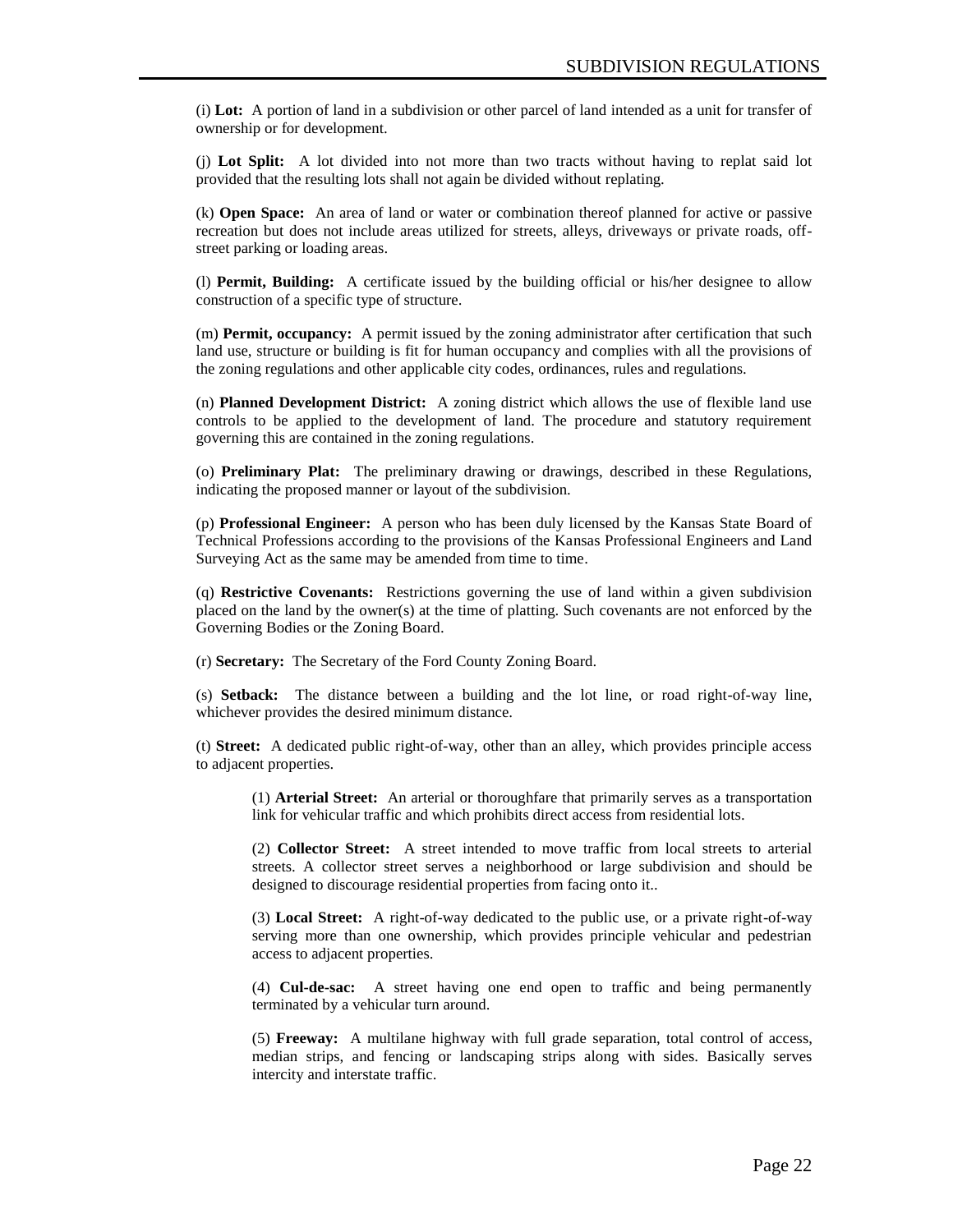(6) **Frontage Road:** A street which is generally parallel to or adjacent to an arterial or railroad right-of-way and provides access to abutting properties.

(u) **Sub divider:** The owner or owners of land proposed to be subdivided, or the sub divider or other duly authorized agent of such owner or owners; provided, that any person claiming to represent such owner or owners shall be required to establish his or her authority to act in such representative capacity by an appropriate written instrument.

(v) **Subdivision:** Any land, vacant or improved, which is divided or proposed to be divided into two or more lots, parcels, sites, units, plots, or interests for the purpose of offering same for sale, lease, or development, either on the installment plan or upon any and all other plans, terms and conditions, including resub division. A subdivision includes the division or development of residential and nonresidential-zoned land, whether by deed, metes-and-bound description, map, plat, or other recorded instrument.

(1) **Subdivision, Major:** Any subdivision not classified as a minor subdivision.

(2) **Subdivision, Minor:** Any subdivision containing no more than four lots; which does not involve the dedication of any public right-of-ways, lands, or easements; which does not adversely affect the development of surrounding properties to a significant extent; and which does not conflict with either the Comprehensive Plan and/or Zoning Regulations. A minor subdivision proposal is exempt from requirements for preliminary plats, and may be submitted as a final plat proposal after the pre-development conference.

(3) **Subdivisions, Urban:** All subdivisions lying within the corporate limits of Dodge City and those subdivisions in the unincorporated area within three (3) miles of the city limits having or intending to have a density of more than one dwelling unit per acre, and all subdivisions or portions thereof, for commercial, industrial, and public and semipublic purposes.

(4) **Subdivisions, Suburban:** All other lands in unincorporated areas required to be platted either by statute or by these subdivision regulations.

(w) **Zoning Board:** Shall mean the Ford County Zoning Board.

# **ARTICLE NINE AMENDMENTS AND VALIDITY**

**9-101 AMENDMENTS:** These regulations may be amended at any time after the Zoning Board has held a public hearing on the proposed amendment. A notice of the public hearing shall be published in the official city and county newspaper as provided by law. At, or after the public hearing is held, the Zoning Board may adopt amendments to these regulations, but the amendments shall not become effective until approval by both the Governing Bodies.

**9-102 VALIDITY:** If any section or subsection of these regulations be held unconstitutional or otherwise invalid by any court of competent jurisdiction, then such section or subsection shall be considered separately and apart from the remaining provisions of these regulations, such section or subsection to be completely severable from the remaining provisions, and the remaining provisions shall remain in full force and affect.